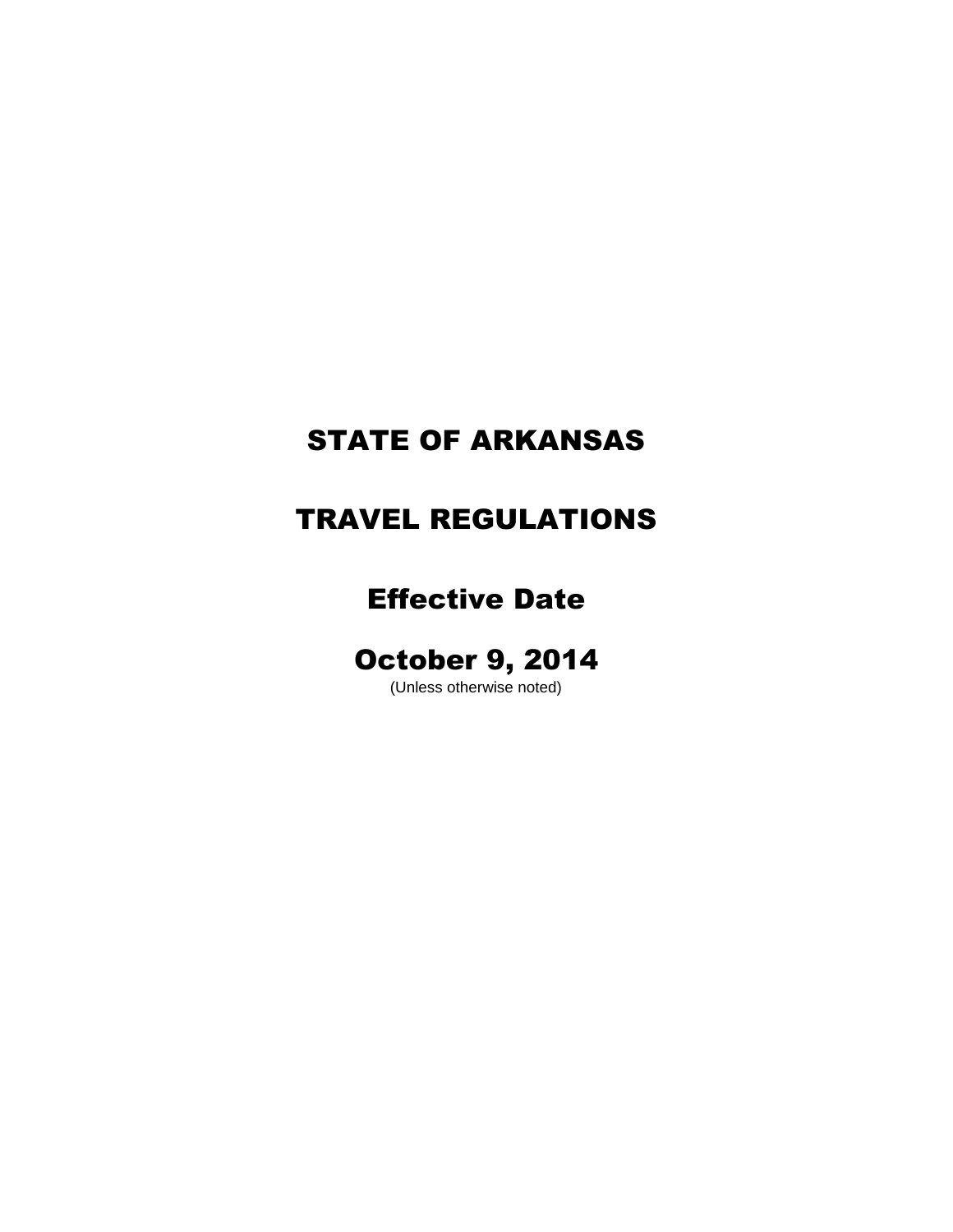### **Table of Contents**

#### **Authority, Chief Fiscal Officer, Travel Rules and Regulations**

[Rule 1](#page-3-0) **Responsibility and Accountability for Travel Authorizations and Disbursement**

#### [Rule 2](#page-4-0) **Standard Reimbursements for State Employees and Officials**

[Meals and Lodging](#page-4-1) **[Transportation](#page-6-0)** [Reimbursement for Use of Privately Owned](#page-6-1) Vehicles [Use of Travel Agency](#page-6-2) [Miscellaneous Expense](#page-7-0) [Items not Reimbursable](#page-7-1) **[Exempt Persons and Agencies](#page-7-2)** 

#### [Rule 3](#page-7-3) **Special Travel Authorizations**

#### [Rule 4](#page-8-0) **Expenses for Non-state Employees**

[Volunteers, Non-state Employees and Official](#page-8-1) Guests [Expenses of Students](#page-8-2) [Wards of the State](#page-9-0)

[Rule 5](#page-9-1) **Honorary Board, Commission and Committee Member Travel and Expenses**

- [Rule 6](#page-9-2) **Recruitment and Relocation Expenses**
- [Rule 7](#page-10-0) **Direct Billing of Expenses**
- [Rule 8](#page-11-0) **Rental Vehicles**
- [Rule 9](#page-11-1) **Travel Advance Revolving Funds**

[Establishment of a Revolving Fund](#page-11-2) **[Policy](#page-12-0)** [Procedure for Obtaining Travel Advance Funds](#page-13-0)

#### [Rule 10](#page-13-1) **State Travel Card Use**

[Procedures for Authority to Use Credit Cards](#page-13-2)

#### [Rule 11](#page-14-0) **Procedures for TR-1 (Travel Reimbursement)**

[Travel Expense Reconciliation Form](#page-15-0)

#### [Rule 12](#page-16-0) **Travel in State-owned Vehicles**

[Taxable Use of State Vehicles](#page-17-0)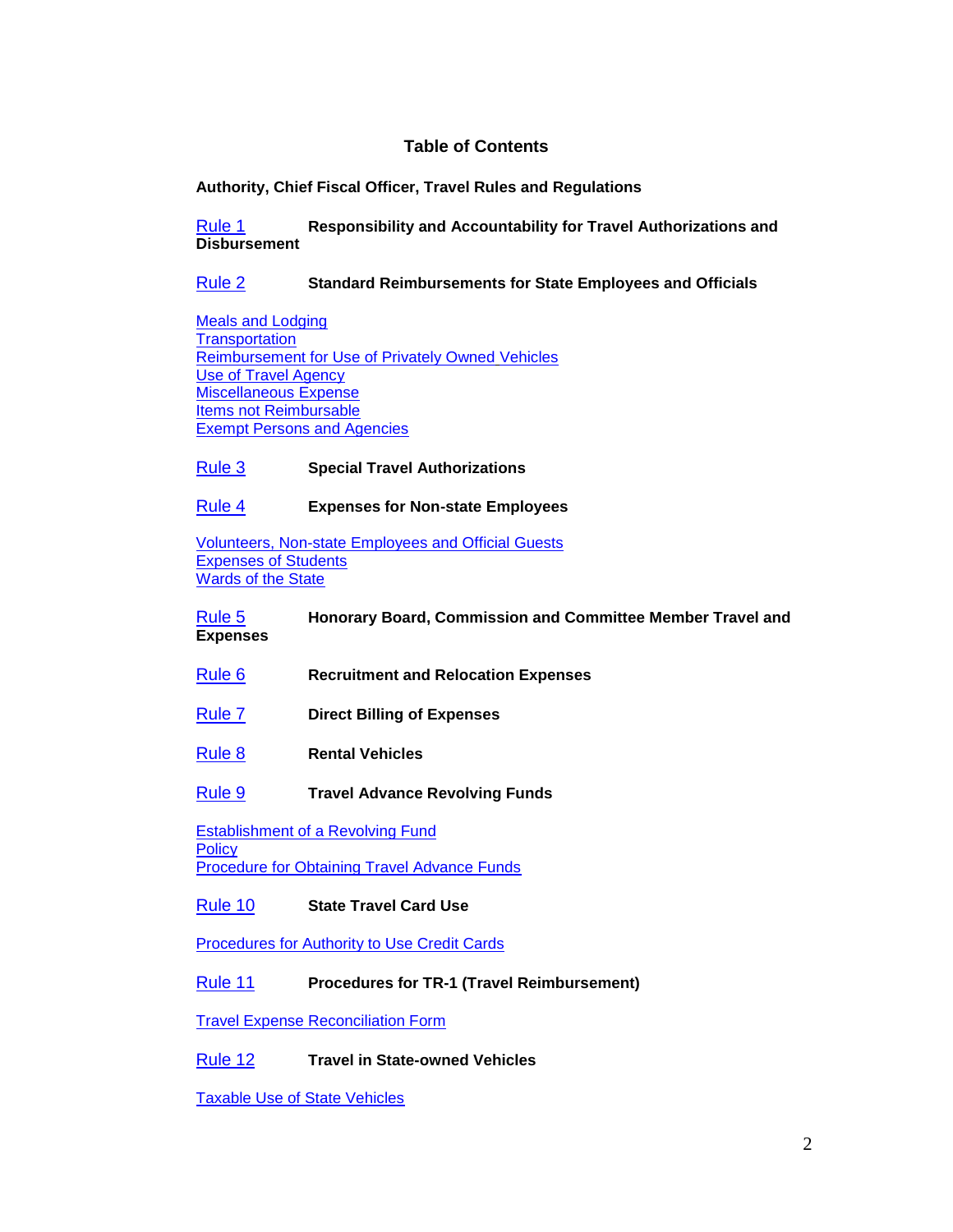## [Reimbursable Use of State Vehicle](#page-17-1)

- Appendix A **Travel Reimbursement Request Form (TR-1)**
- [Appendix B](#page-19-0) **Travel Reconciliation Form**
- [Appendix C](#page-19-1) **Rates for Mileage Reimbursement**
- [Appendix D](#page-19-2) **Federal Travel Regulation (Directory)**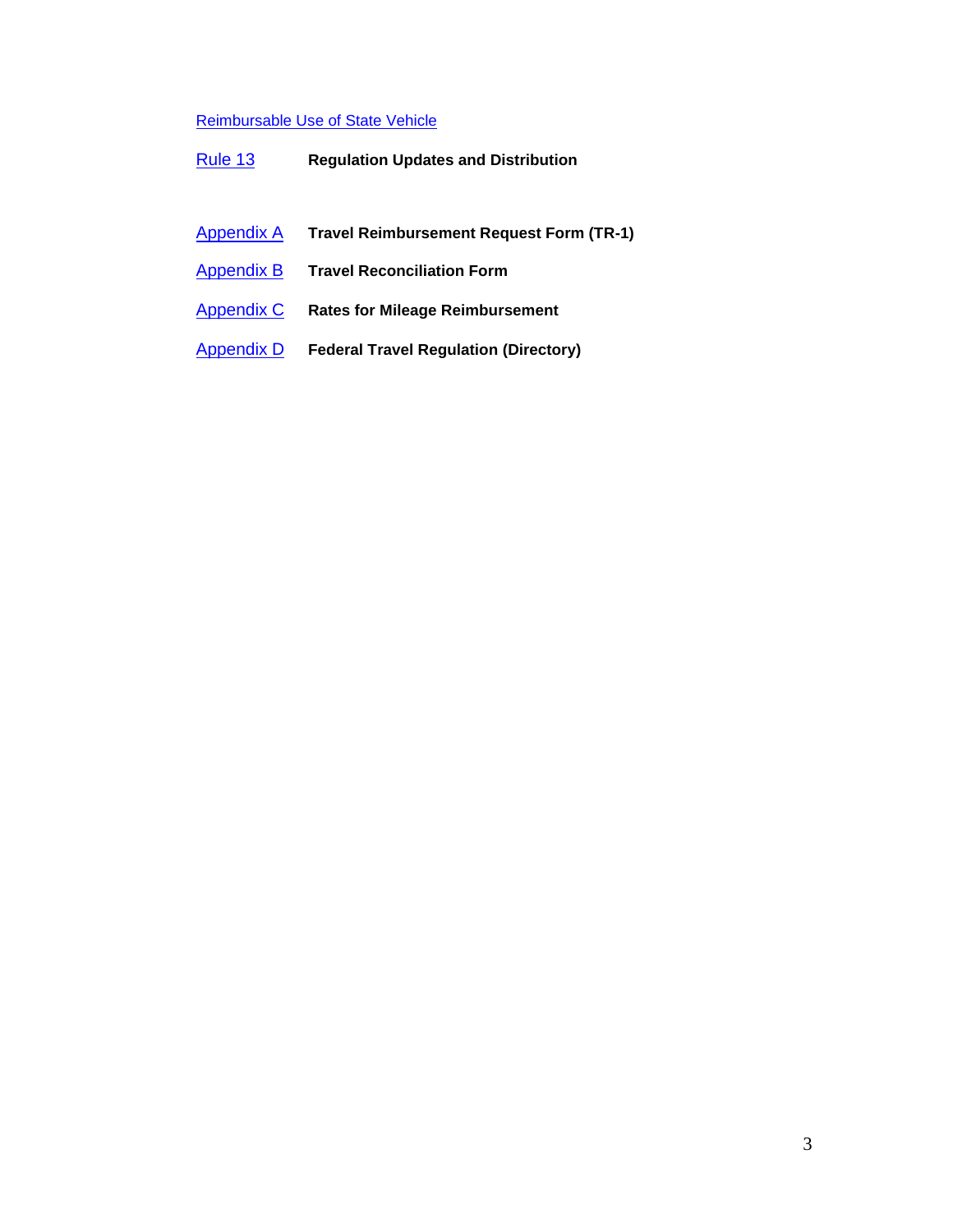## **Authority, Chief Fiscal Officer, Rules and Regulations**

#### Rules and Regulations Generally

The Chief Fiscal Officer of the State is authorized by ACA 19-4-901 to promulgate rules and regulations with respect to travel and travel allowances and prescribe the forms and procedures for reporting, approving, and paying such travel allowances for all officers and employees of state government or for other persons who are authorized to carry out official duties in connection with the business of the State.

#### Exempt Persons and Agencies

In accordance with ACA 19-4-904, the limitations of rules placing limits on meals and lodging expenses shall not be applicable to the constitutional or elective officials and their employees, or official guests of the State. The provisions of this regulation shall not be used to supersede or set aside the provisions of law providing for fixed allowances, established amounts for per diem, or special travel privileges provided for by ACA 19-4-903 and other laws for specific purposes where such allowances exceed those authorized in this regulation.

## <span id="page-3-0"></span>**Rule 1 - Responsibility and Accountability for Travel Authorizations and Disbursement**

Effective Date: 11/01/2011

ACA 19-4-902 places the authority and responsibility of authorizing and approving travel expenses with the board or commission in charge or the administrative head of the agency, department, or institution.

It shall be the responsibility of the administrative head of each agency, board, commission or institution to keep on file in the place of business of the agency, subject to audit, originals of all supporting documents and required receipts for expenses incurred in connection with the travel authorizations and disbursements for persons traveling on behalf of the governmental entity. The documents on file may be in microform or electronic form prescribed under the provisions of ACA 19-4-815 (b) if approved by the Division of Legislative Audit.

In large governmental units, it may not be feasible for the administrative head of the agency, department, or institution to act as travel administrator. In this case, he or she may designate other responsible officials to act as his or her agent(s) and to be referred to as travel administrator. The approval of these designated agents will be considered to reflect the approval of the board, commission or head of the agency, department, or institution. The designation of agents as travel administrators shall be made in writing and kept on file in the agency/institution.

Special authorization justifying the benefit to the State must be given in writing by the administrative head of the agency for travel-related requests involving meals without overnight travel. Under no circumstances should the maximum daily federal per diem rates be exceeded. All other travel related requests may be approved in writing by the travel administrator.

Under authority of ACA 19-4-903, the administrative heads of the various departments, boards, commissions and institutions of the State of Arkansas may enforce regulations governing travel that are more restrictive than those established by the Chief Fiscal Officer of the State.

Specific legislation exists that provides for travel allowances for some agencies and institutions for specific purposes that are not afforded to state government in general. It is the responsibility of the administrative head of each agency/institution to be cognizant of, and strictly apply the special travel expense provisions of ACA 19-4-904 and other state law.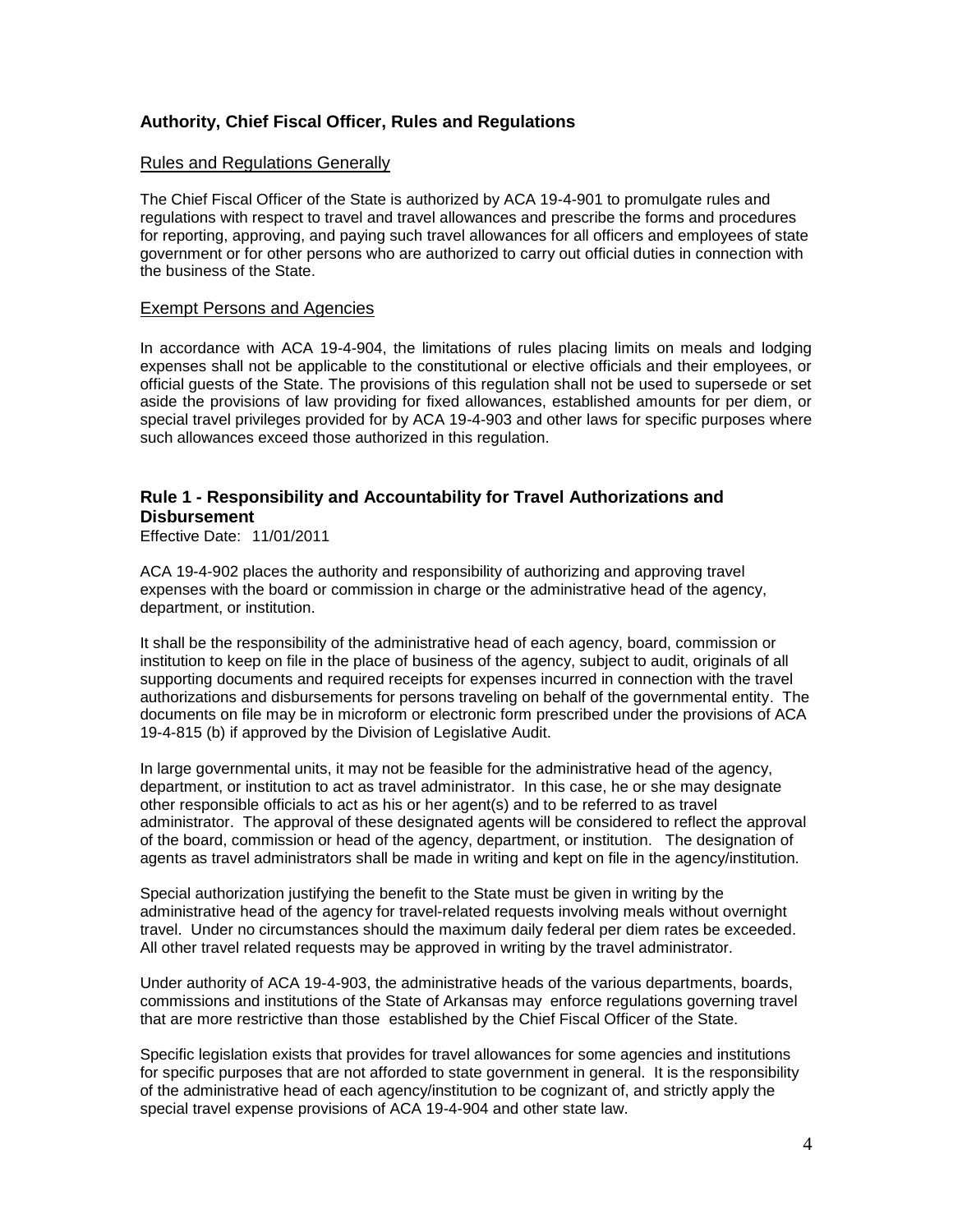## <span id="page-4-0"></span>**Rule 2 - Standard Reimbursements for State Employees and Officials**

Effective Date: 10/09/2014

Officials and employees may be paid travel expenses when required to travel away from their "official station" on state business. "Official station" is the geographic location or "address" where the employee normally reports for duty and/or spends the majority of his/her productive time and must be designated as such in writing by the employer. An employee's "residence" shall be the city or town in which the individual has an abode or dwelling place. An employee whose resident city is a location other than his/her "official station" shall not be allowed mileage to travel between them except as provided for in Rule 3, under Special Authorizations.

All employee travel reimbursement claims must be completed for payment to the individual traveler. One employee may not include on his travel payment request the expenses of another employee.

No expenses for meals will be allowed within the city or town of the employee's "official station" unless approved by the agency head as a "special authorization" under ACA 19-4-903. Under no circumstances should the maximum daily federal per diem rates for meals be exceeded. The travel administrator may give written approval for all other travel related requests. The special authorization memo must show a benefit to the State, not a convenience for the employee.

State employees loaned from one state agency to another may be reimbursed for travel expenses by the agency benefiting from the travel.

#### <span id="page-4-1"></span>Limits for Meals and Lodging

Please note that travel reimbursement is **NOT** a per diem, and is to be claimed for **ACTUAL EXPENSES FOR MEALS AND LODGING NOT TO EXCEED THE MAXIMUM ALLOWABLE RATES AS LISTED IN THE FEDERAL TRAVEL DIRECTORY PLUS APPLICABLE SALES TAX.** The sales tax rate must be stated on Travel Reimbursement (TR-1) forms or equivalent for lodging. The maximum allowance for meals INCLUDES taxes and up to 15% tip reimbursement as provided in ACA 19-4-925(b). Lodging rates per the Federal Travel Directory EXCLUDE room tax and should be exceeded only by the room tax amount unless special authorization is given in writing by the travel administrator of the agency justifying the need to exceed the standard reimbursement rate. Requests for special authorization to reimburse for meals without an overnight stay must be approved in writing by the administrative head of the agency. The special authorization memo must show the benefit to the State to justify the expense. See the Federal Travel Directory at: <http://www.gsa.gov/portal/category/100000> .

PLEASE NOTE: Rates in excess of the normal federal standard in certain cities that exceed the daily "normal" or "state-wide" limits may be claimed in other locales of the county where the listed city is located. In other words, the special rates for reimbursement apply "county-wide."

#### Meals

Meal reimbursement is allowed only in connection with overnight travel, whether in state or out of state unless "special authorization", under ACA 19-4-903, is given in writing by the agency head. Special authorization should be limited to those "rare occasions" where, for example, an employee is asked to perform unanticipated duties outside of his/her normal work schedule that are official in nature, such as attending special board meetings. Travel, whether in state or out of state, should never be the only consideration when justifying the need for "special authorization" as provided in ACA 19-4-903. The agency director's memo justifying a special authorization must show the benefit to the State. The maximum full day meal allowance, including sales tax and up to 15% gratuity, can't exceed the federal per diem rate depending on the destination location.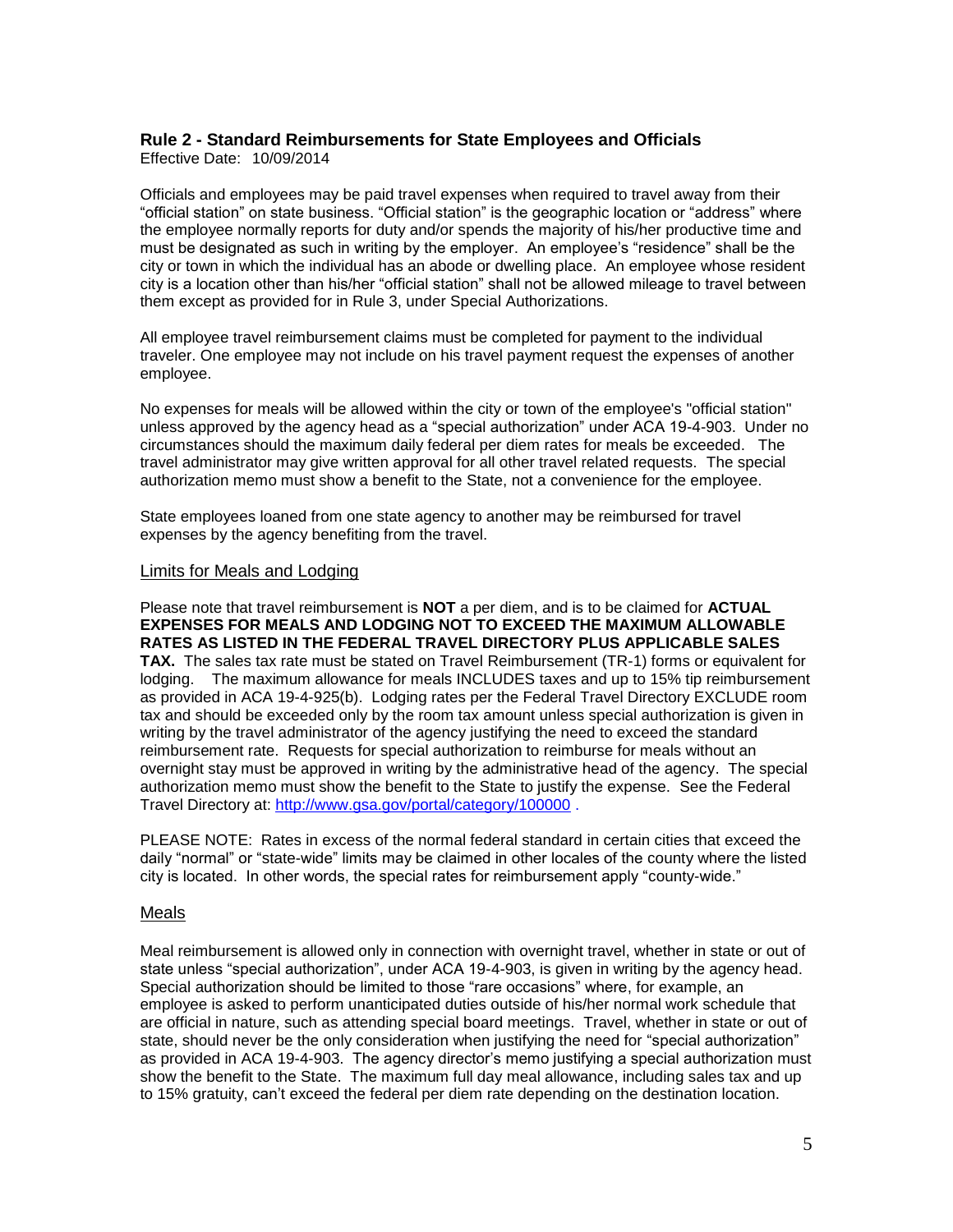PLEASE NOTE: The "IE" allowances as stated in the Federal Travel Directory are for incidentals. Incidentals are specifically defined and provided for and must be listed separately and explained on the Travel Reimbursement Request Form (TR-1). It is no longer necessary to subtract the incidental rate from the maximum meal allowance due to the law change that provides for tip reimbursement of up to 15% of the meal amount expended. The traveler is now eligible for actual expenses, including tax and up to 15% gratuity for meals, not to exceed the maximum meal allowance per the Federal Travel Directory.

The traveler is only eligible for 75% of the daily allowance for meals on the first and last day of travel. If travel covers a two day period, then meal reimbursement is up to 75% of the daily allowance for each day. For partial days, meals charged must be in proportion to the time in travel status and may not exceed the maximum for applicable meal(s) stated in the Federal Travel Directory for the destination location(s). Although receipts for meals are not required by this rule, the administrative heads of agencies, departments and institutions may require them. See the Federal Travel Directory at:<http://www.gsa.gov/portal/category/100000>

#### Meals Included in Conference Registration

Meal reimbursement requests must be reduced for meals provided as part of the conference registration by deducting the appropriate amount as shown under the Meals and Incidental Expenses (M&IE) breakdown at [http://www.gsa.gov/portal/content/104877.](http://www.gsa.gov/portal/content/104877)

Allowances may be made in writing to allow the traveler to claim meal reimbursement if any of the conditions below are met:

- 1. The traveler is unable to consume the meal provided because of medical requirements or religious beliefs;
- 2. The traveler purchased substitute meal(s) in order to satisfy their medical requirements or religious beliefs;
- 3. The traveler was unable to take part in the provided meal due to the conflict of official business.

#### Complementary Meals

Meals provided by a common carrier or a complementary meal provided by a hotel/motel does not affect the maximum meal allowance per the Federal Travel Directory.

#### Lodging

Reimbursement for lodging is limited to the single room rate. If a room is occupied by more than one person, the single room rate must be noted on the receipt. The maximum daily allowance will be limited to the federal per diem rate depending on the location for both in state and out of state travel. Room taxes are not included in the federal per diem rate and may be claimed for reimbursement. Lodging costs that exceed the rates listed in the Federal Travel Directory by more than room tax may not be paid without a letter of authorization by the travel administrator of the agency and must include a justification as to why it was in the best interest of the State to exceed the standard reimbursement rate. Such letter of authorization must be filed in the agency files with the travel payment document for the trip for each occurrence of such overage. For example, if a conference is held at a hotel where a block of rooms are offered to conference attendees for either a reduced group rate or government rate in excess of the maximum lodging per diem for that city/area, the travel administrator may authorize payment with written justification as to the benefit of the State.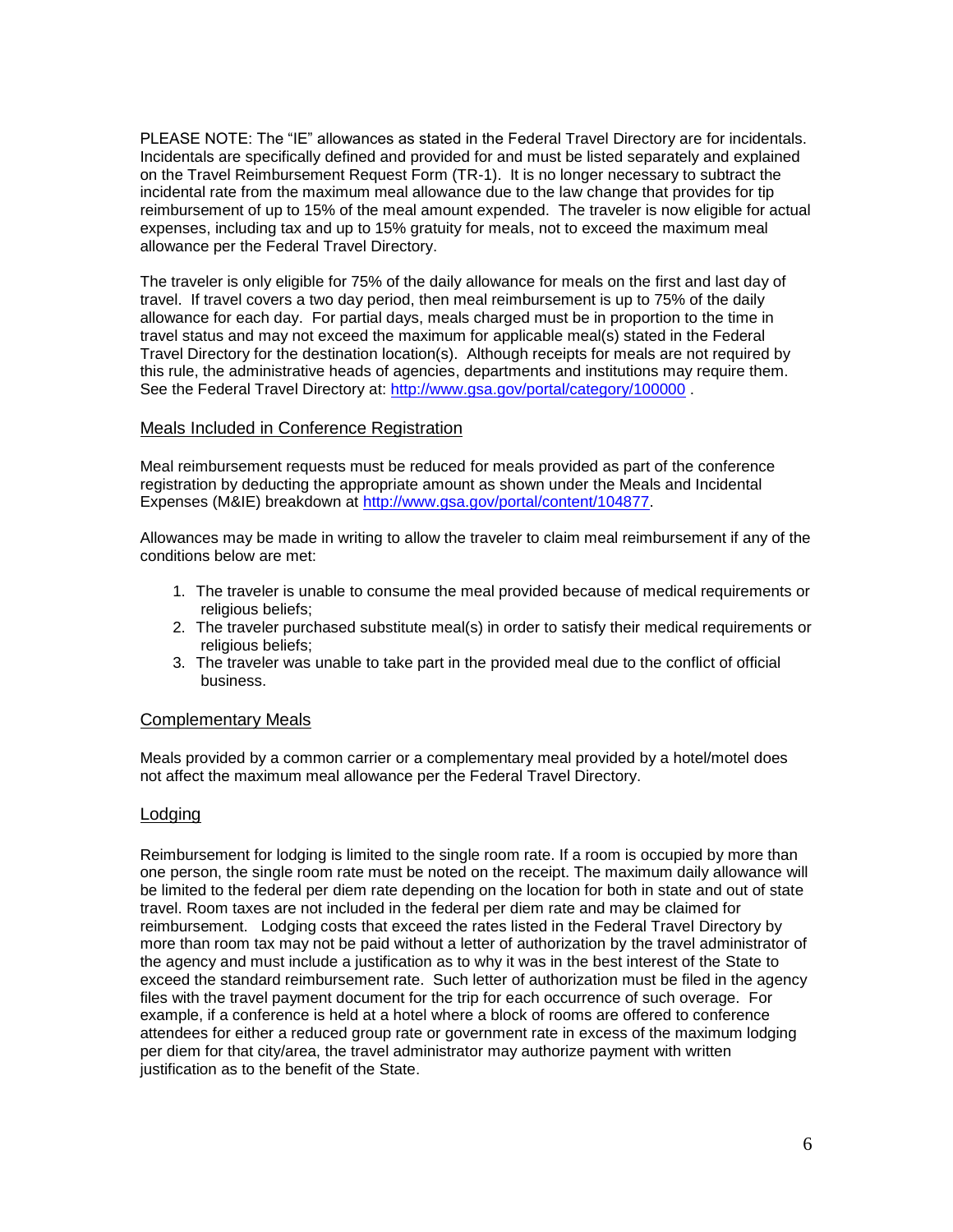Except for institutions of higher education exempted under ACA 19-4-903(a)(2), a report of these special authorizations in a format prescribed by the Department of Finance and Administration may be required. See the Federal Travel Directory at:<http://www.gsa.gov/portal/category/100000>

#### <span id="page-6-0"></span>**Transportation**

Travel may be achieved by plane, train, bus, taxi, private vehicle/aircraft, rented or state-owned automobile; whichever method serves the requirements of the State most economically and advantageously.

Reimbursement for out of state travel will be the lesser of coach class airfare or the established rate of private car mileage, based on map mileage (whether paper-based or electronic) when driven. The agency head or travel administrator should determine which method of calculating map mileage is the most suitable method for his/her agency thus ensuring consistency within the agency and avoiding any confusion for the traveler. Travelers by commercial air shall utilize coach accommodations, except in those instances where first class accommodations would be more economical for the State. Instances where first class fare is utilized will require detailed justification and must be approved by the travel administrator. Commercial airline tickets should be purchased at least 14 days prior to travel if possible. Airline tickets purchased with less than a 14 day advance shall be explained in writing to the head of the agency and approved by him/her in writing prior to purchase. Agencies may pay or reimburse the traveler for checked baggage fees for the first bag only. Fees for additional bags must be paid by the traveler and are not eligible for reimbursement.

For trips where the destination is 400 miles or more from the employee's "official station", the minimum miles traveled per day to be eligible to collect a night's lodging must be 400 miles. The requirement to travel a minimum of 400 miles daily has no effect on in-state travel nor does it affect travel outside the State where the destination is less than 400 miles from the employee's "official station". It addresses the period of time the employee(s) spends "en-route" or in "travel status" reaching the destination.

#### <span id="page-6-1"></span>Reimbursement for Use of Privately Owned Vehicle

Private vehicle mileage shall be reimbursed and computed, using map mileage (whether paperbased or electronic), between the travel site destination and the employee's official station or residence, if leaving directly from the residence, whichever is less. Mileage reimbursement for official use of a private motor vehicle may be claimed, listed separately on the TR-1, within the vicinity of any locale.

When privately owned motor vehicles are used for travel on official business, the traveler may claim reimbursement at the rate per mile established by the Chief Fiscal Officer of the State in effect during the time the travel occurred. [Appendix C.](#page-19-1) The **shortest** major highway route (map mileage whether paper based or electronic), will determine the maximum mileage allowed.

The State will reimburse for official miles driven only. The State assumes no responsibility for any maintenance, insurance, operational costs, accidents, or fines incurred by the operator of the vehicle while on official business for the State.

When a privately owned aircraft is used for travel on state business, the rate of reimbursement will be in nautical miles at the rate as established by the Chief Fiscal Officer of the State, under the provisions of ACA 19-4-903, during the time the travel occurred. [Appendix C.](#page-19-1)

#### <span id="page-6-2"></span>Use of Travel Agencies

Travel agencies may be used to obtain transportation, lodging and related travel expenses.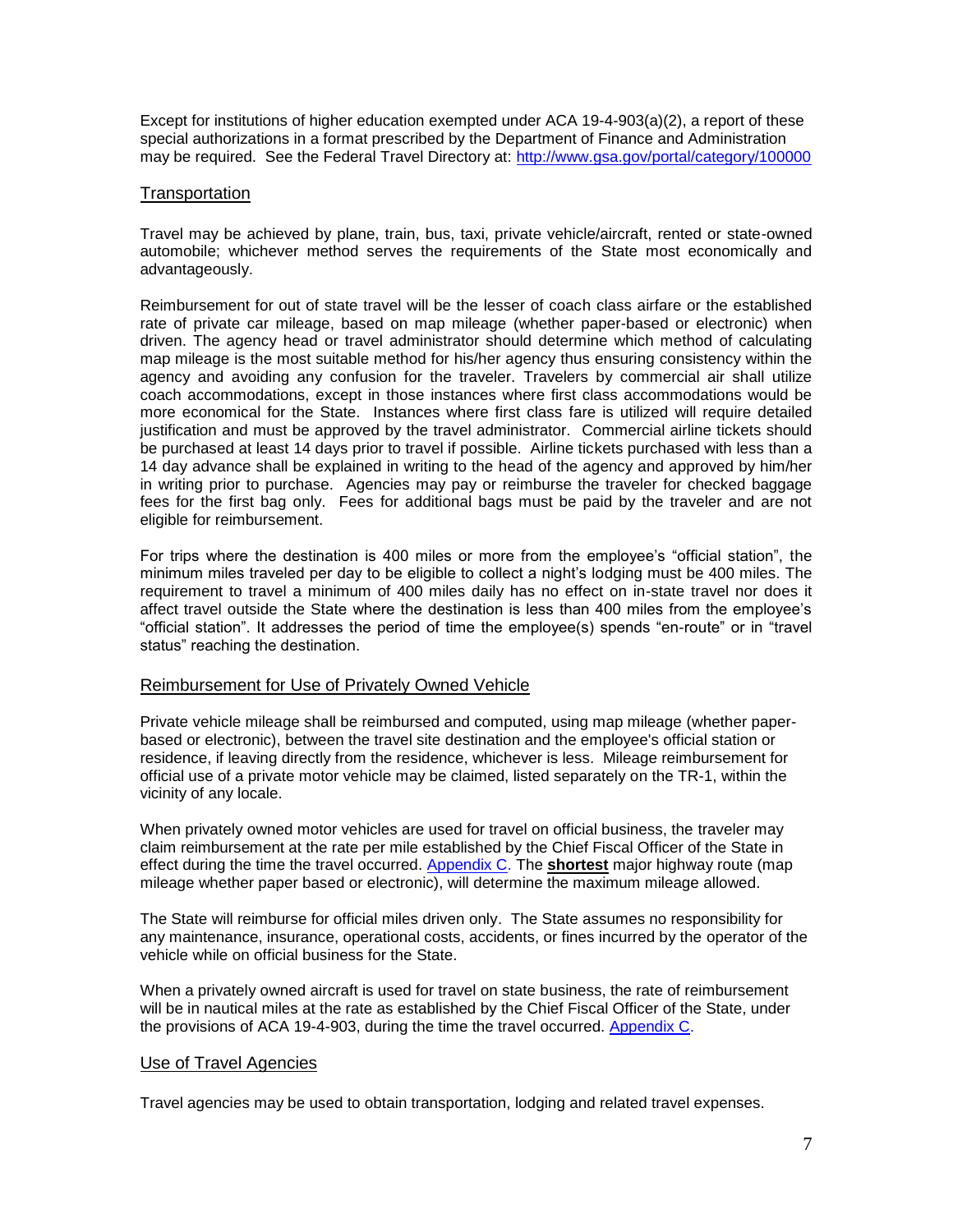#### <span id="page-7-0"></span>Miscellaneous Expenses

Miscellaneous expenses, whether or not directly connected with travel (such as postage, small emergency supplies, etc.) may be allowed with adequate justification when necessary to the performance of official duties. Receipts are required.

#### <span id="page-7-1"></span>Items Not Reimbursable

Except for those provisions enumerated in ACA 19-4-904, expenses for personal entertainment, flowers, valet service, laundry, alcoholic beverages, cleaning, movies or other similar services are not reimbursable. Communication expenses shall be allowed only when necessary for the transaction of official business and properly receipted.

ACA 19-4-905(b), as amended by Act 715 of 2007, authorizes tip reimbursement as a personal reimbursement expense. Tip Reimbursement of up to 15% of the meal amount expensed may be reimbursed to the employee; however, the total of the meal (including sales tax) and tip may not exceed the maximum federal per diem rates. See the standard reimbursement rates for the Federal Travel Directory at: <http://www.gsa.gov/portal/category/100000> .

Expenses for rental of space, decorations, entertainment or other arrangements in connection with banquets held solely for the benefit of employees are not reimbursable.

Petty cash funds cannot be used to make travel advances or reimbursements. If the agency has a petty cash fund, incidental expenses incurred by the traveler such as postage and procurement of minor supplies essential to the performance of state business may be reimbursed from petty cash funds upon presentation of proper receipts. If the agency has no petty cash funds, such items may be reimbursed using the TR-1 form with proper and sufficient documentation.

#### <span id="page-7-2"></span>Exempt Persons and Agencies

There exists certain provisions in state law for the payment of some travel related expenditures for state supported colleges and universities and some other specific institutions that are responsible for the care and/or group activities of students, inmates and wards of the state. The administrative head of agencies and institutions to which these provisions apply is to be cognizant of and shall properly adhere to such provision of special legislation.

#### <span id="page-7-3"></span>**Rule 3 - Special Travel Authorizations**

Effective Date: 11/01/2011

Occasionally it may become necessary for an employee to perform unanticipated duties outside the normal work schedule. In the event that such duties require the employee to commute from his/her residence to the place of performance of the duties and back via privately owned vehicle, the employee may be paid mileage reimbursement. A written statement signed by the employee's supervisor shall be retained in the file, attached to the applicable TR-1 form stating that the time worked was authorized, and the reasons the time was worked and travel authorized, and the consequences had the duty not been performed is required.

In accordance with ACA 19-4-904, the cost of meals, lodging, mileage and incidental expenses of state employees who are designated by his/her supervisor to attend official or special board meetings or other functions recognized as being in the performance of their official duties, regardless of the location of such functions in relationship to the official station, may be paid either as reimbursement to the employee or on direct billing, subject to approval of the agency director or travel administrator depending on the travel expense. A written justification showing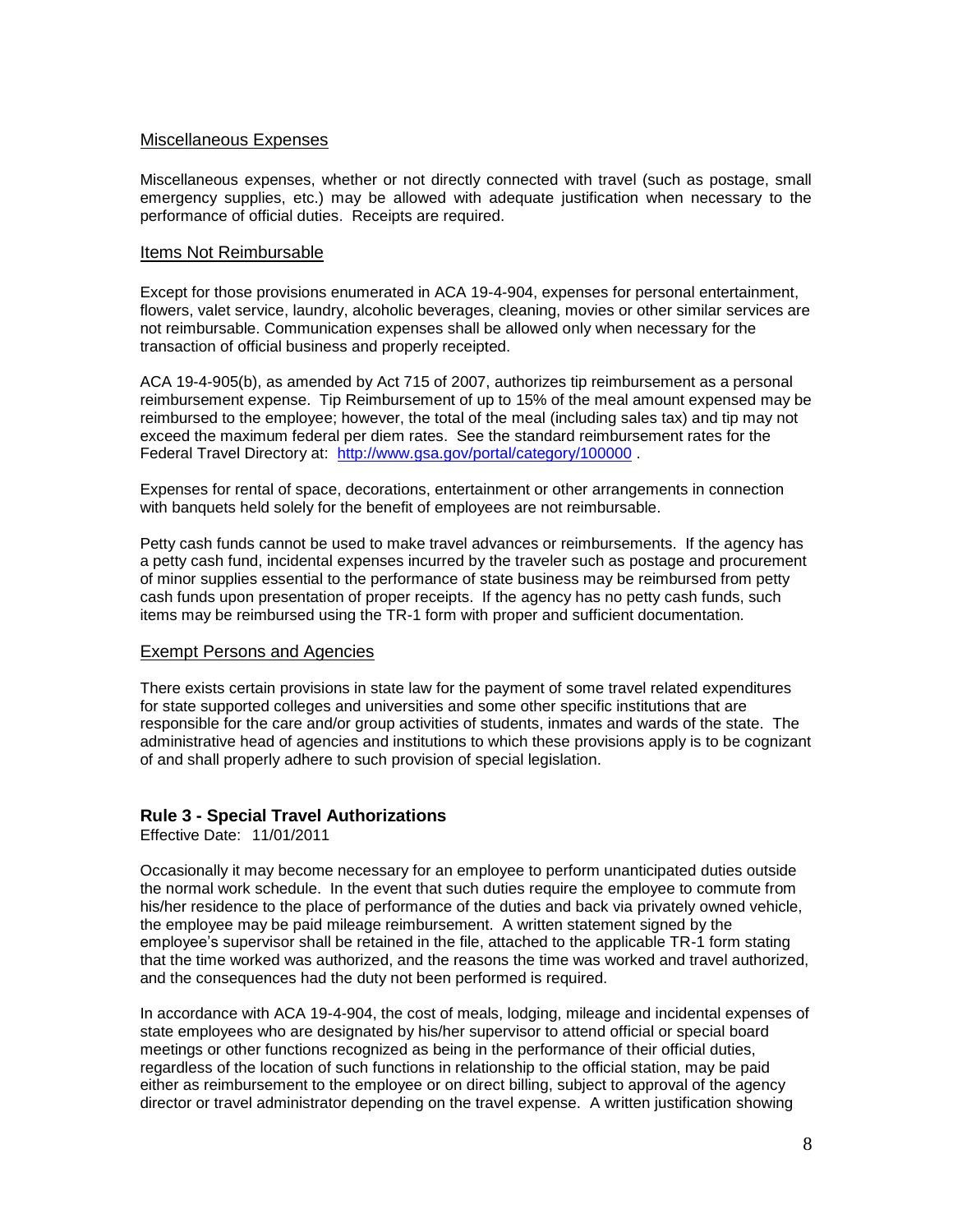the benefit to the State must be provided in those instances where the provisions under ACA 19- 4-904 for special authorization are utilized (i.e. reimbursement for meals without overnight travel and/or hotel reimbursement that exceeds the federal travel per diem by more than sales tax). The justification memo should be included in the documentation (attached to the TR-1 form) kept on file for the reimbursement or payment of such expenses.

#### <span id="page-8-0"></span>**Rule 4 - Expenses for Non-State Employees**

Effective Date: 11/01/2011

#### <span id="page-8-1"></span>Volunteers, Non-State Employees and Official Guests

A volunteer, non-state employee or an official guest of the State, whose activities or services benefit the State, may be allowed reimbursement for actual expenses for meals, lodging, transportation and incidental expenses when submitted on a TR-1. Travel reimbursement for these individuals may be approved with a written explanation of the activities by the administrative head, or designee of the agency.

It is the responsibility of the travel administrator to ensure these individuals are not being reimbursed from any other source for their travel expenses. Federal employees who travel for the state agency shall be regarded as a state employee and shall be reimbursed as such (i.e. not to exceed the federal per diem rates for meals as prescribed in the Federal Travel Directory). The TR-1 form should show that this employee is on the payroll of the Federal Government and assigned to the agency.

Under the authority of ACA 19-4-903, state agencies or institutions utilizing the services of volunteer workers, who perform duties similar to state employees, are authorized to enforce internal travel policies that are more restrictive than those established by the Chief Fiscal Officer of the State. Volunteers may utilize agency vehicles in the performance of their duties provided they are duly licensed in accordance with the requirements of all applicable state laws and have completed the required forms authorizing the operation of a state vehicle and the release to obtain his/her Traffic Violation Record.

An agency director may be reimbursed for his/her expenses for the purchase of meals for official guests. The expense(s) must be claimed as an incidental expense, and a letter of explanation must be attached to the TR-1 in the agency's files stating how the person for whom the expenditure was made benefited the agency in his/her visit.

#### <span id="page-8-2"></span>Expenses of Students

In accordance with ACA 19-4-904 (d) state supported institutions of higher education may provide travel expenses for a group or number of students who, when accompanied by those who instruct the students in the fundamentals of a competitive sport and direct team strategy, must travel and be recognized as a cohesive unit representing not only their institution, but exemplifying the State of Arkansas in their behavior, attitudes, interests, presentation and conduct. In these circumstances the payment of group travel expenses, including those of students and employees, may be authorized as follows:

Meals and lodging, transportation, entertainment, within reasonable limits, to ease the pressure on students of their objectives, costs of group activities, including gratuities, laundry, cleaning and favors, and other personal expenses to be paid from auxiliary funds not inconsistent with standards, rules, regulations, or prohibitions established by recognized national or state governing associations pertaining to the respective students and employees and the institutions they are representing.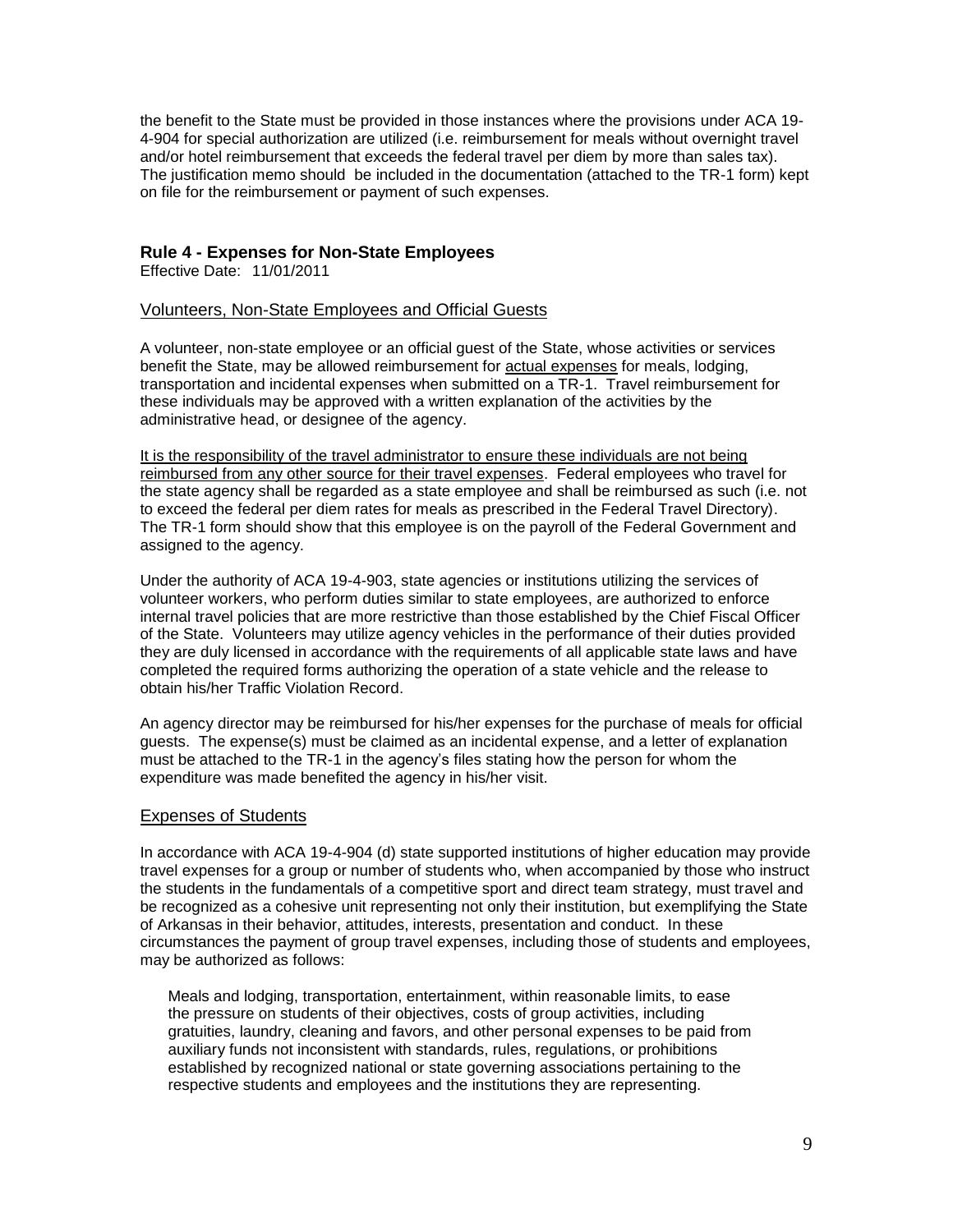#### <span id="page-9-0"></span>Wards of the State

Expenses incurred by employees in connection with the transportation of residents or inmates of state institutions, or for the apprehension and return of escaped prisoners, parole violators, or other wards of the State, will be regulated by the circumstances, and necessary actual expenses will be allowed. The employee will claim these expenses on their statement of travel expenses.

## <span id="page-9-1"></span>**Rule 5 - Honorary Board, Commission and Committee Member Travel and Expenses**

Effective Date: 11/01/2011

- A. Stipends and/or expense reimbursement to all boards and commissions (excluding the State Highway Commission and the Game and Fish Commission) are authorized and governed by ACA 25-16-901-908. Each state board, by a majority vote of the total membership of the board cast during its first regularly scheduled meeting of each calendar year, may authorize payment to its members of a stipend, not to exceed the amount allowed by ACA 25-16-903-905, per official meeting attended.
- B. When it is required of a board member to perform separate duties in connection with the official business of the agency and these duties are required at times other than official board meetings, then expense reimbursement will be allowed if approved by the board in accordance with ACA 25-16-902. Claims must be on a TR-1, or equivalent.
- C. The expense reimbursement for board or commission members shall not exceed the rate established for state employees.
- D. The administrative head of an agency, department or institution may, for the convenience of the board and commission members, pay for their meals and lodging when on official business for the state, and claim reimbursement for their expenses on a TR-1 form or equivalent.

#### <span id="page-9-2"></span>**Rule 6 - Recruitment and Relocation Expenses**

Effective Date: 11/01/2011

The administrative head of a state organization or his/her authorized representative may approve relocation expenses of **existing** state employees. Further, ACA 19-4-522 (e) allows statesupported colleges and universities to utilize maintenance and operation appropriations for the payment of moving expenses of employees, including new hires. When it becomes essential that an agency permanently transfer a state employee from one location to another within the boundaries of the State of Arkansas or, in the case of state-supported colleges and universities, hire a new employee regardless of their location, reasonable payment for movement of household effects shall be made in accordance with the procedures prescribed herein.

A. The transfer and reimbursement of costs incurred by the individual must be directed and approved in writing by the administrative head of the board, commission, department, institution or agency. Full identification of the individual, the position transferred from and to, and reasons the transfer is necessary must be contained in the directive.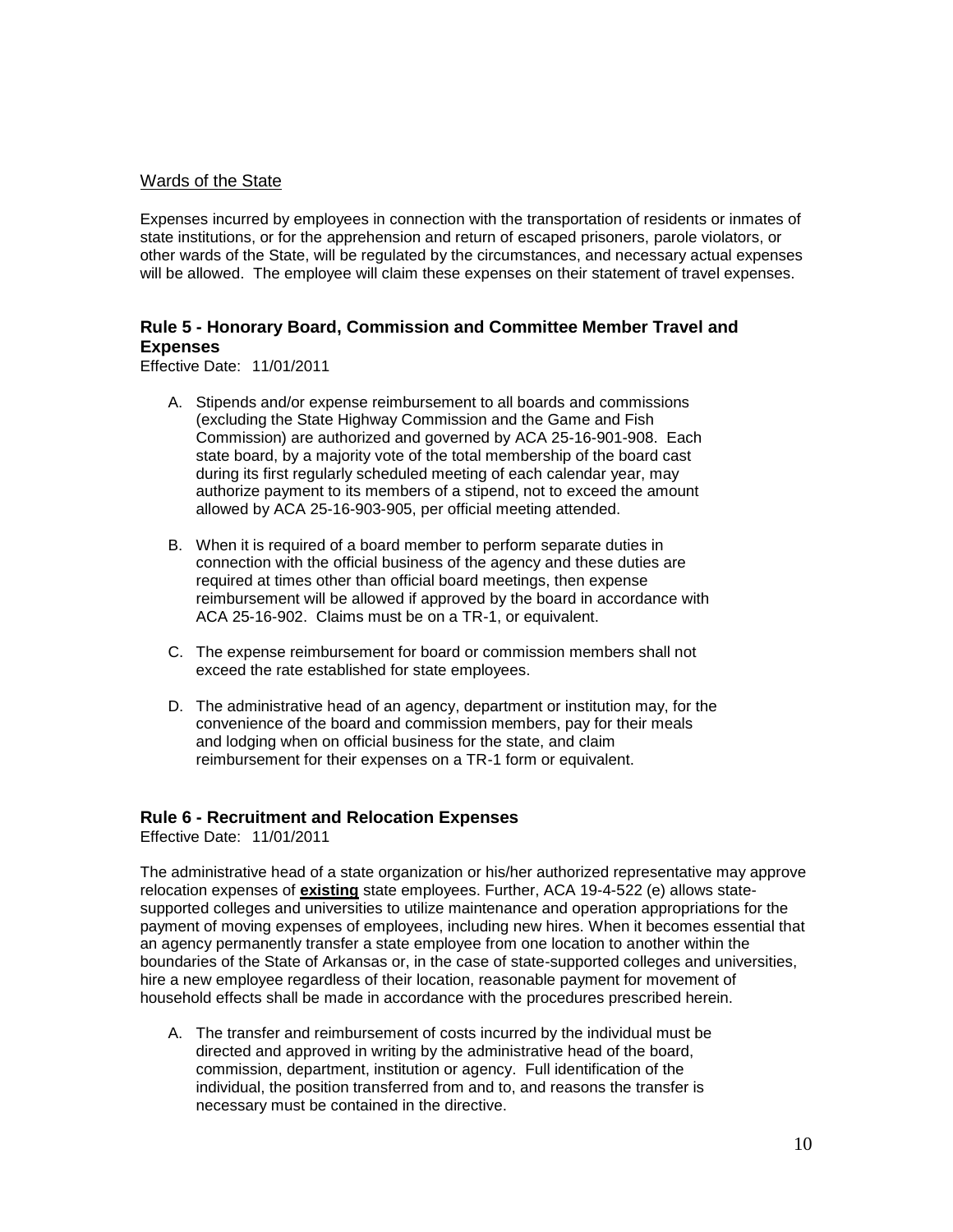- B. The payment for relocation must be solely for the convenience of the State in order to satisfactorily perform its function(s).
- C. Under no circumstance will moving expenses be paid for newly hired employees except for state-supported colleges and universities. All other new employees are responsible for any moving expenses they incur while relocating in the area of a new job.
- D. The term household effects as used herein does not apply to the movement of recreational vehicles, boats and other items not normally used in the home. Packing, crating, loading and unloading of household effects, as necessary, in addition to actual transportation expenses in accordance with [Internal Revenue Service regulations](http://www.irs.gov/formspubs/display/0,,i1%3D50%26genericId%3D79361,00.html) are acceptable as part of the moving expense and may be paid. Please refer to **Publication 535** at the following web address: [IRS Publications and Notices \(PDF\)](http://www.irs.gov/app/picklist/list/publicationsNoticesPdf.html?indexOfFirstRow=50&sortColumn=sortOrder&value=&criteria=&resultsPerPage=25&isDescending=false)
- E. Reimbursement of costs for employee moving expense will be allowed only when the distance from the employee's place of residence, old duty station, and new duty station meet the guidelines of the Internal Revenue Service in effect at the time of the relocation for allowable moving expense.

#### <span id="page-10-0"></span>**Rule 7 - Direct Billing of Expenses**

Effective Date: 11/01/2011

Travel expenses for lodging, commercial transportation (air fare, bus, rail and rental vehicles), and conference registration may be direct billed to the State using the Central Travel Service Account (CTS) or an Arkansas Sponsored Business Travel Card (SBTC).

The Central Travel Service Account (CTS) or *"Ghost Account"* (no card issued) is intended for air travel, conference registration fees, lodging, guarantee of lodging or rental vehicles (subject to written authorization by the administrative head or travel administrator for the agency).

The Arkansas Sponsored Business Travel Card is a credit card requested by a state agency or institution of higher education and issued in an individual's name. The agency/institution is responsible for payment of this account. This card is intended for payment of expenses associated with official state business only.

Meals are not a qualified expense allowed on any travel credit card issued by the State of Arkansas for an individual traveler. The State will work with the bank currently holding the credit card contract to restrict the merchant codes allowing this type of charge. The State will review particular circumstances and needs that constitute an exception to this policy. Examples of allowable exceptions might be for large groups such as schools or athletic programs. An agency having such needs should send a written request for the exemption along with complete justification to the DFA - Office of Accounting Administrator. The Administrator, in consultation with the Administrator of the Office of State Procurement, will issue a decision within 14 days from receipt of request. At no time should an individual be allowed to exceed the federal per diem meal rate. Every agency is responsible for the adherence to this policy.

#### Direct Billing for Transportation

When common carriers (airplane, rail, rental auto or bus) are needed to transport persons on state business, the agency should make the travel arrangements and have the agency billed directly using the Arkansas Sponsored Business Travel Card Account (SBTC) or the Central Travel Service Account (CTS). However, if this is not possible due to circumstances beyond the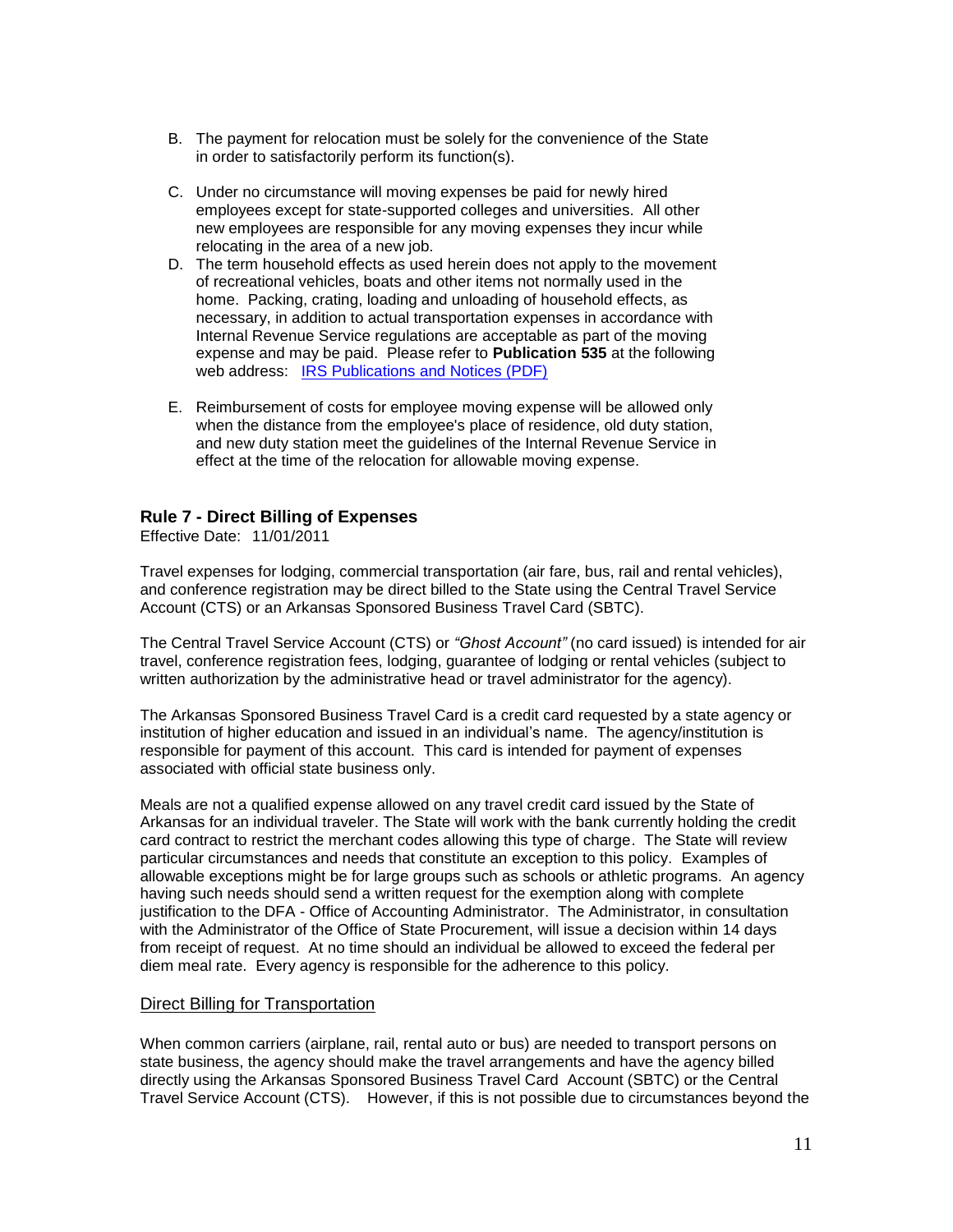control of the traveler he/she may make and pay for the arrangements and request reimbursement. An employee may not be reimbursed for transportation expenses (tickets) prior to travel occurring except in cases where it is economically advantageous for the State, and with the prior approval of his/her travel administrator.

When expenses are direct billed to the State, the traveler shall obtain and attach to the Travel Reconciliation form, [Appendix B,](#page-19-0) receipts which detail the expense charged (airline ticket, hotel bill, vehicle rental documentation, registration confirmation) whether or not the traveler paid (out of pocket) some of the expenses for the trip.

#### <span id="page-11-0"></span>**Rule 8 - Rental Vehicles**

Effective Date: 11/01/2011

The administrative head or travel administrator shall authorize in writing, the use of rental vehicles only when it is more economical than taxi, airport shuttle, etc. Agencies must use the statewide vehicle rental contract if one is in force. If a statewide contract is not in force when travel occurs, agencies will use the lowest available rates. The Office of State Procurement issues contracts for vehicle rental. Use the link below to see the Travel Portal on the DFA-OSP website for additional information about contract arrangements.

<http://www.dfa.arkansas.gov/travel/Pages/groundTransporation.aspx>

#### <span id="page-11-1"></span>**Rule 9 - Travel Advance Revolving Funds**

Effective Date: 11/01/2011

In accordance with ACA 19-4-1008, the Chief Fiscal Officer of the State may approve the establishment of a revolving fund by an agency, department, board, commission, or institution to be used to make advances of expense funds for authorized travel by officials, employees of state agencies, boards, commissions, and institutions of higher learning, and students when travel is in conjunction with institution sponsored events or programs. All new commercial bank accounts must be reviewed and approved by DFA prior to opening the account.

The Chief Fiscal Officer of the State shall not be liable for any unauthorized expenditure through the failure of any official, employee or student to reimburse revolving funds for travel advances. The responsibility of ensuring that only authorized expenditures are paid by the use of any advance from an established revolving fund and the collection of advances made from a revolving fund ultimately rests with the administrative head of the board, commission, agency, department, or institution.

The administrative head of the board, commission, agency, department, or institution may appoint a travel administrator to administer travel functions within their activities. However, the responsibility for taking corrective measures for any abuses discovered rests with the administrative head of the board, commission, agency, department or institution.

#### <span id="page-11-2"></span>Establishment of a Revolving Fund

A travel advance fund is established by submitting a request to the Department of Finance and Administration Office of Accounting. All new commercial bank accounts must be reviewed and approved by DFA prior to opening the account.

The administrative head of every board, commission, agency, department or institution that wishes to establish and operate a travel advance revolving fund shall do so in accordance with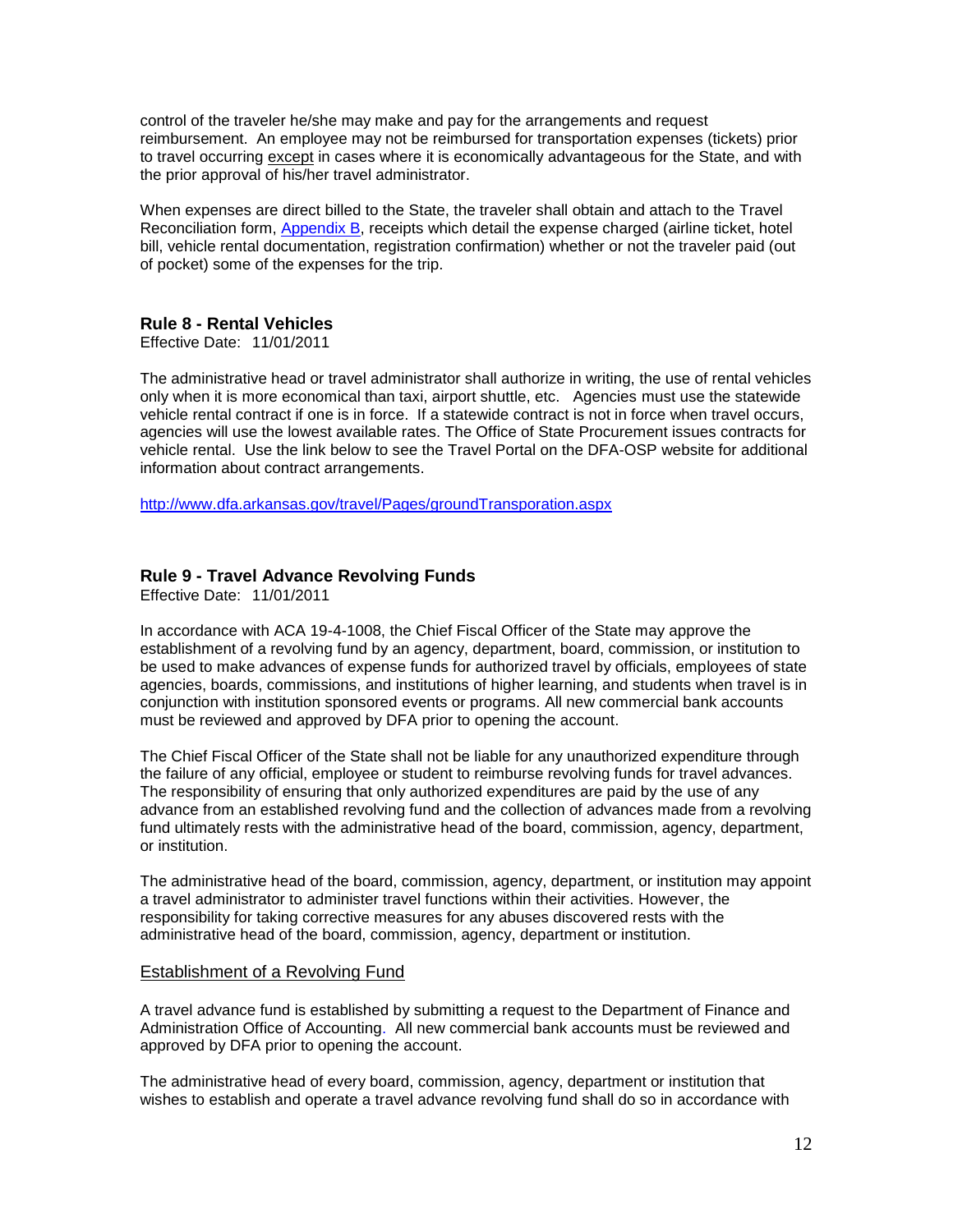the policies set forth by, and with the approval of, the Chief Fiscal Officer of the State. In addition, a custodian must be designated who will be responsible for operating, maintaining and processing all transactions in the account(s).

<span id="page-12-0"></span>A. Policy:

The cost of registration and conference fees may not be included in the travel advance request.

State personnel who hold an approved state Sponsored Business Travel Card (SBTC) are discouraged from using the Travel Advance fund for airfare, lodging or vehicle rental. Should it become necessary for a cardholder to apply for a travel advance for items other than those stated above, a letter of request from the traveler's immediate supervisor will be submitted to the Travel Advance Fund custodian justifying the advance by explaining why anticipated expenditures may not be charged to the traveler's credit card.

For individuals responsible for group activities, such as student travel, issuance of a Sponsored Business Travel Card (SBTC) to that individual is acceptable with the card being maintained in the Travel Office and checked-out/returned after each trip, where practical.

Meals are no longer a qualified expense allowed on any travel credit card issued by the State of Arkansas for an individual traveler.

#### Amounts to be advanced:

Travel Advance Revolving Funds may be utilized to make advances of amounts not to exceed 50% of the total anticipated travel expenses not including those expenses that are direct billed to the agency or charged on either the *"Ghost Account"* or Central Travel Service Account (CTS) or Sponsored Business Travel Card (SBTC). Where practical,

#### *Travel Advance for travel within Arkansas:*

The traveler is allowed to request up to 50% of anticipated meals and other travel expenses except airfare, lodging, vehicle rental or conference registration. These items should be direct billed to the agency using the Sponsored Business Travel Card (SBTC) or Central Travel Service Account (CTS).

#### *Travel Advance for travel within the Continental United States:*

The traveler is allowed to request up to 50% of anticipated meals and other travel expenses except airfare, lodging, vehicle rental or conference registration. These items should be direct billed to the agency using the Sponsored Business Travel Card (SBTC) or Central Travel Service Account (CTS),

#### *Travel Advance for travel outside the Continental United States:*

The traveler and/or group is allowed to request up to 75% of anticipated travel expenses, less airfare and lodging, if traveling to a destination where access to the Sponsored Business Travel Card (SBTC) or other electronic means of accessing funds is not available.

If access is available, then the traveler and/or group is only allowed to request up to 50% of anticipated travel expenses less airfare and lodging. Travel expenses for airfare and lodging should be direct billed to the agency using the Sponsored Business Travel Card (SBTC).

**NOTE:** Travel advances for student/client/group activities as defined by ACA 19-4- 904 (d) may be made for 90% of the anticipated expenses that are not to be direct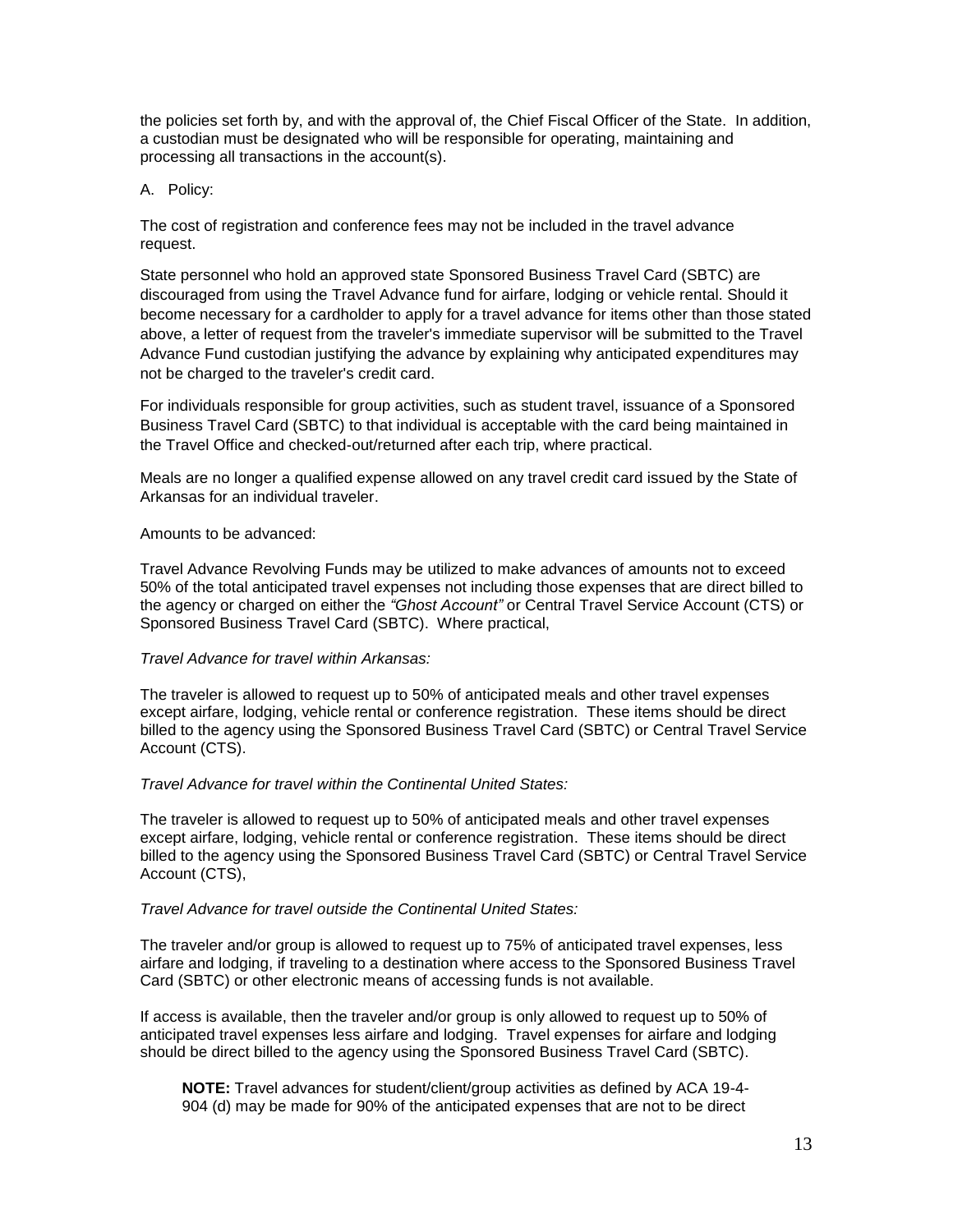billed to the institution. Where practical, issuance of a Sponsored Business Travel Card (SBTC) to the individual responsible for the group activity is acceptable with the card being maintained in the Travel Office and checked-out/returned after each trip.

Specific exceptions to this policy may be addressed via email to the Administrator, DFA – Office of Accounting at<mailto:acctuser@dfa.arkansas.gov> subject: **travel advance**. State agencies, boards, commissions, and institutions of higher learning shall require employees and/ or students to file an agreement authorizing the agency/institution to recover any amounts advanced for travel expense purposes from the amounts claimed and allowed the employee or student as reimbursement for actual expenses incurred, or add them to the receivable account of the student.

- <span id="page-13-0"></span>B. Procedure for obtaining travel advance funds:
	- 1. The traveler completes the Revolving Travel Fund Repayment Agreement form.
	- 2. The traveler obtains approval of his/her supervisor as indicated on the form and forwards the completed forms to the Travel Advance Fund Custodian.
	- 3. Travel advance requests, including those submitted by mail, should be processed, with advance check prepared, within five (5) working days after receipt, provided that travel advance check should not be released more than 10 working days prior to planned travel. Employees should be notified when travel advance checks are available and/or the advance checks should be routed to the traveler.
	- 4. Repayment of travel advances will be made according to the following guidelines:
		- a) A Travel Reimbursement form, TR-1, or equivalent should be filed within fifteen (15) working days after the traveler returns to his/her official station. Failure to submit the TR-1 or equivalent to the proper unit in a timely manner may result in the traveler being permanently barred from utilization of the Travel Advance Fund.
		- b) Anyone who has been issued a Sponsored Business Travel Card (SBTC) and who obtains a travel advance, without first obtaining written authorization from his/her supervisor, may be permanently barred from the Travel Advance Fund.
		- c) If the traveler is no longer employed by the issuing organization and the travel advance has not been repaid by the borrower, the debt will be forwarded to the proper unit within the agency for collection.

#### <span id="page-13-1"></span>**Rule 10 - State Travel Card Use**

Effective Date: 11/01/2011

#### <span id="page-13-2"></span>Procedures for Authority to Use Credit Cards

Approval for use of all credit cards rests with the Chief Fiscal Officer of the State. At the present time, the only state-sponsored cards approved for agency use are the "Arkansas Procurement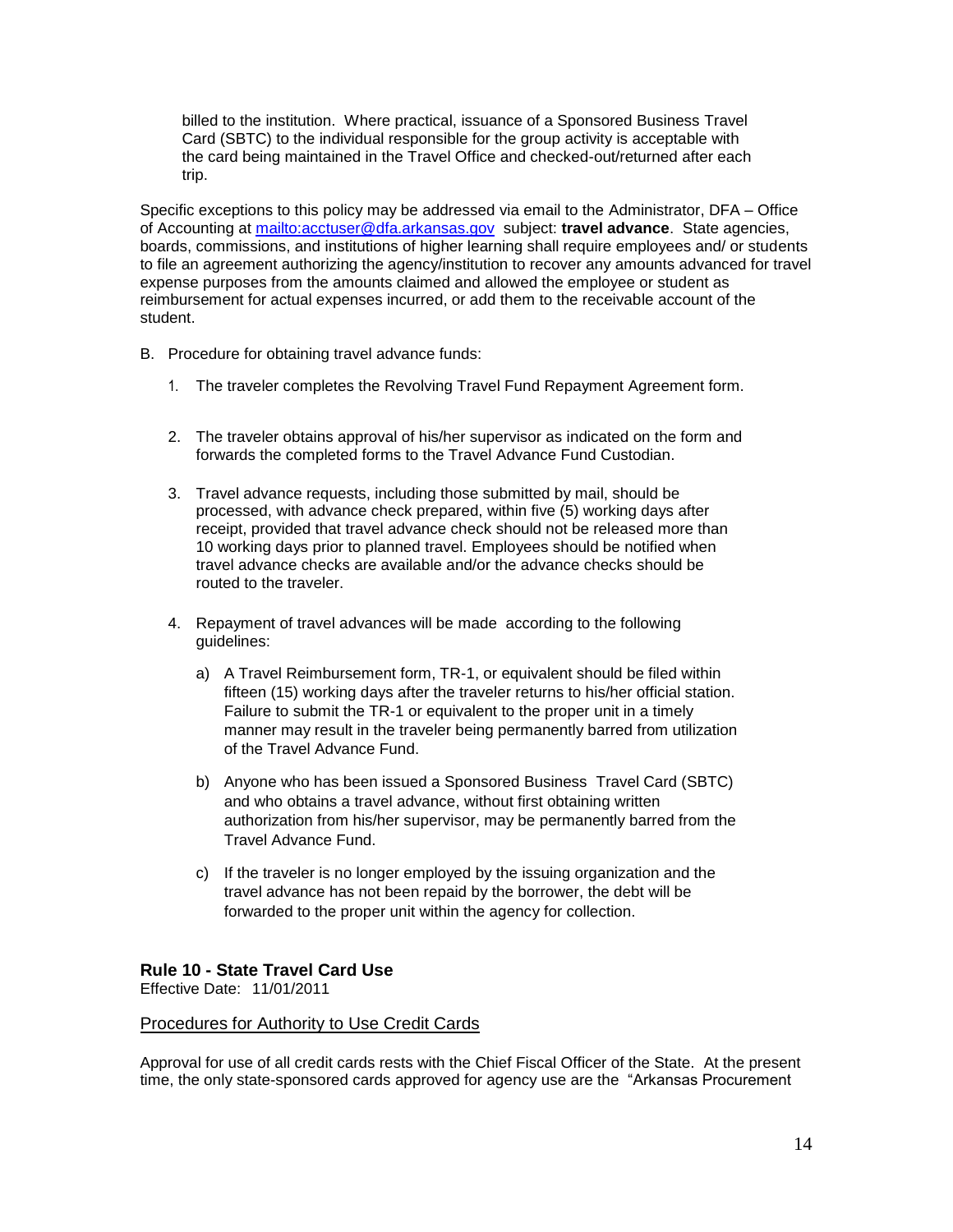Card" (P-Card), the "Arkansas Sponsored Business Travel Card" (SBTC), the "Central Travel Service" Account (CTS) or *"Ghost Account"* and the State Fuel Card.

State agencies or institutions of higher education having credit cards in force on December 31, 2002 were allowed to retain those cards. Any agency credit card account established after this date that was not requested from and approved by the Chief Fiscal Officer of the State must be cancelled as soon as practical and invoices are paid.

Directors of state agencies, boards, and commissions, and presidents and chancellors of institutions of higher education may request, from the Chief Fiscal Officer of the State, in writing, authority to establish an agency commercial account. Requests shall state:

> Purpose, intended use of card Number and type of cards Detail method of controls Justification

The Office of Accounting and the Office of State Procurement shall review requests to establish agency credit cards and provide the Chief Fiscal Officer of the State their recommendation. The Chief Fiscal Officer of the State shall not be liable for any unauthorized expenditure through the use of credit cards.

The administrative head of the board, commission, agency, department, or institution shall be responsible for ensuring that only authorized charges are paid as the result of the use of any authorized credit card and the collection for any unauthorized expenditures that may occur.

The administrative head of the board, commission, agency, department or institution may appoint a travel administrator to administer travel functions within their agency . However, the responsibility for taking corrective action for any abuses discovered rests with the administrative head of the board, commission, agency, department or institution. Individuals on state business shall use the Arkansas Sponsored Business Travel Card (SBTC), Central Travel Service Account (CTS) or provide themselves with sufficient funds or personal credit cards for necessary travel expenses. Meals are no longer a qualified expense allowed on any travel credit card issued by the State of Arkansas for an individual traveler. Nothing in this regulation removes the responsibility of the administrative head of an agency from being required to report to the Chief Fiscal Officer of the State and the Division of Legislative Audit incidences of fraud and/or theft as required by law.

**NOTE:** For more specific information on the Travel Card Program refer to the Office of State Procurement web site:

<http://www.dfa.arkansas.gov/offices/procurement/creditCards/Pages/travelCard.aspx>

An exception to provision(s) established in this rule shall only be granted by the Chief Fiscal Officer of the State based on written request and justification from the administrative head of an agency or institution. All requests for exceptions should be addressed to the State Procurement Director who, in consultation with the DFA-Office of Accounting Administrator, will make a recommendation to the Chief Fiscal Officer of the State regarding such request(s).

## <span id="page-14-0"></span>**Rule 11 - Procedures for TR-1 (Travel Reimbursement)**

Effective Date: 11/01/2011

The Travel Reimbursement Form (TR-1) Appendix A (website address: [http://www.dfa.arkansas.gov/offices/accounting/Pages/Forms.aspx\)](http://www.dfa.arkansas.gov/offices/accounting/Pages/Forms.aspx) is the standard form to be utilized by all state officials, including board members and employees, for the purpose of claiming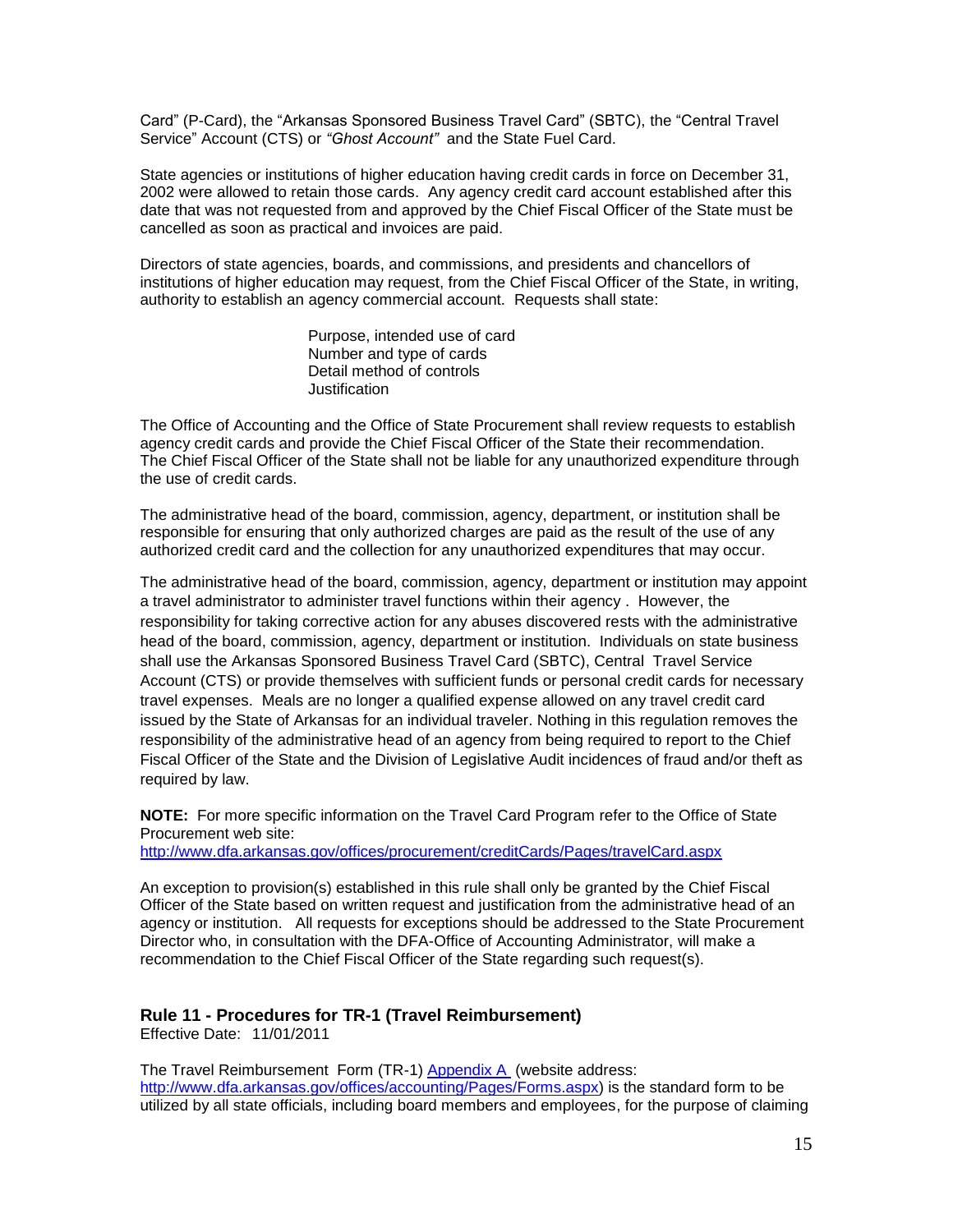reimbursement for travel expenses incurred by the traveler for meals, lodging and mileage on personal vehicles used in connection with the official business of the State. Electronic equivalents of this form may be used so long as the elements of information required on the official form are included. This form is also to be used for itemizing any miscellaneous expenses incurred by the traveler. A recapitulation of all expenses incurred by the claimant will appear on this form.

Where non-state employees and other official guests of the State are authorized to render service on behalf of the State, and for "wards of the State" (inmates, foster children, patients, or other persons in the care of the State); their names and expenses will be set out on form TR-1 or electronic equivalent. If, in addition to his/her expenses, a non-state employee performs official service for which he/she is paid a fee, the travel reimbursement process is not to be used to pay the fee, but his/her invoice for professional services is to be paid in the usual manner on the general expense document with the proper professional invoice attached. The following procedures will be utilized in submitting claims for reimbursement:

- A. All travelers requesting reimbursement must complete a TR-1 form or equivalent.
- B. All forms must be prepared electronically, typewritten or in ink and may be processed electronically where that capability exists on the State's central accounting system or the system used by the agency or institution. The original, bearing the traveler's signature, shall be filed with the Agency*; the traveler should retain a copy.*
- C. Where charges for transportation, lodging, and conference registrations are not billed directly to the State, the following documentation is required for reimbursement:
	- 1. Reimbursement for transportation must be supported by an original (or, in accordance with ACA 19-4-815 (b), confirmation number in the case of electronic tickets) vendor document describing the travel, indicating the cost.
	- 2. Reimbursement for lodging must be supported with a hotel document indicating the lodging specifics.
	- 3. A descriptive vendor document must support reimbursement for conference registrations.
- D. Primary responsibility for authenticating travel reimbursement claims rests with the administrative head of the agency or their designee(s).
- E. All claims for reimbursement of expenses must be itemized and attested to by the claimant and approved by the administrative head of the agency or his designee(s).
- F. If an airline charges a baggage fee for the first checked bag of the traveler, then the Agency is authorized to reimburse the traveler for the charge. Fees for a second checked bag must be paid by the traveler and are not eligible for reimbursement.

#### <span id="page-15-0"></span>Travel Expense Reconciliation Form

A [travel expense reconciliation form](#page-19-0) [\(Appendix B\)](#page-19-0) or electronic equivalent, must be attached to each travel reimbursement request form when presented for payment in those cases where all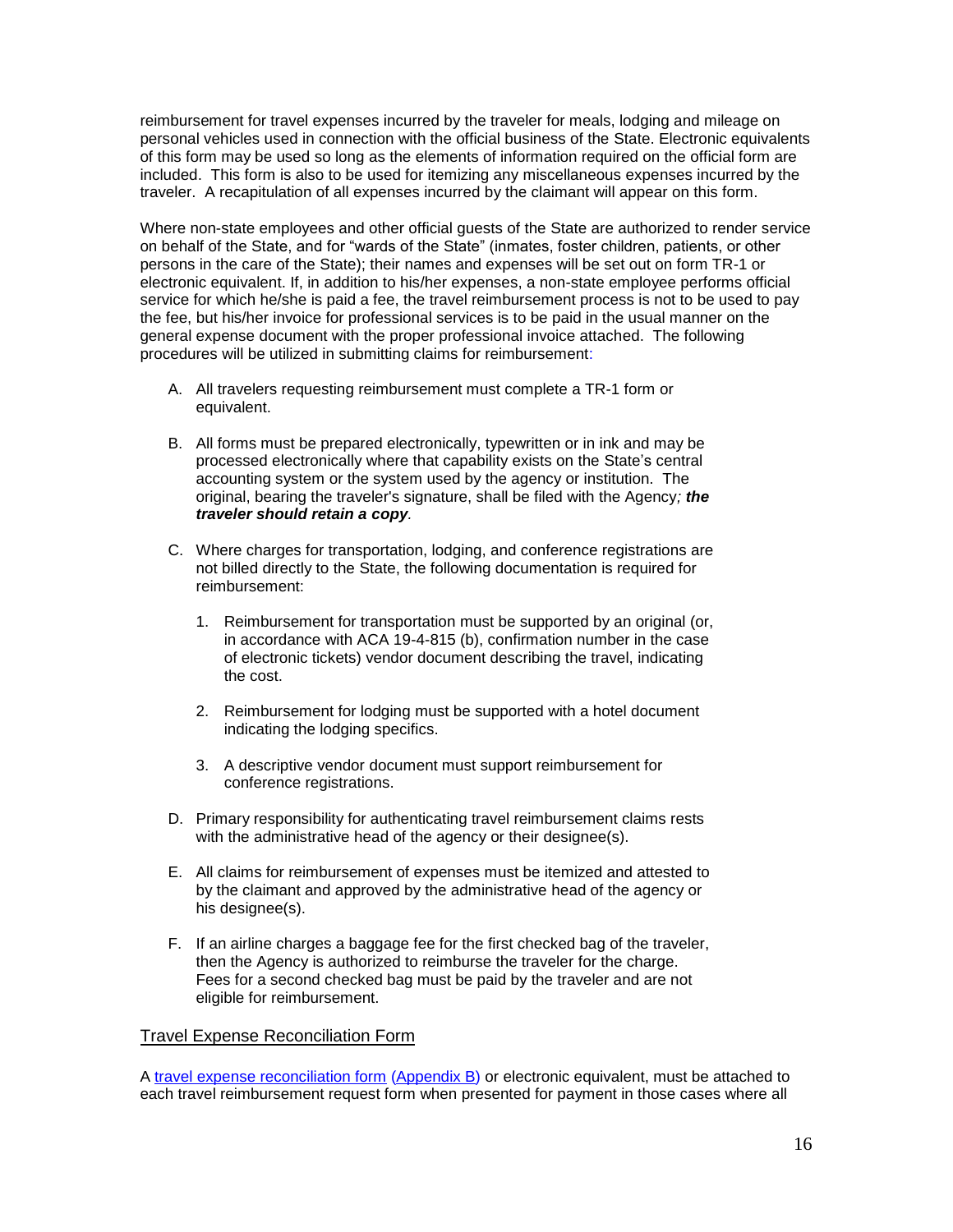travel expenses were not paid by the employee. The traveler will indicate on this form expenses not paid by him/her that were direct billed or charged to the agency. The original will be retained in the agency's permanent files as proof that the allowable daily maximum(s) for travel has not been exceeded.

The receipts provided to the traveler at the time of purchase, particularly for lodging and commercial transportation must support the Travel Expense Reconciliation form filed in the agency.

#### <span id="page-16-0"></span>**Rule 12 - Travel in State-Owned Vehicles**

Effective Date: 10/09/2014

ACA 19-4-905 and ACA 19-4-907 authorize the regulations promulgated regarding the use of state owned motor vehicles.

- A. Each state vehicle will contain a log that is maintained each time the vehicle is driven. The log should contain the following information: The driver's name, beginning and ending mileage, number of gallons and cost of fuel purchased, the cost and a description of any maintenance/ repairs, and remarks concerning any problems encountered with the vehicle.
- B. Self-service gasoline pumps shall be used to purchase fuel.
- C. Seat belts must be worn at all times by the driver and passengers.
- D. No smoking shall be allowed in state vehicles.
- E. The vehicle registration, insurance identification card, and Arkansas Motor Vehicle Accident Report form (SR-1) shall always be kept in each vehicle.
- F. Accidents must be reported to the driver's supervisor and the insurance carrier/designated risk management representative; whichever is appropriate for state vehicle insurance within 24 hours of the occurrence, or by the following business day. The supervisor shall comply with the procedures and reporting requirements of the Motor Vehicle Policies issued by the Office of Administrative Services of the Department of Finance and Administration.
- G. Traffic violations must be reported to the driver's supervisor within 24 hours of the occurrence, or by the following business day.
- H. Authorization to operate a state vehicle is given only to employees who are duly licensed in accordance with the requirements of all applicable state laws, and who have completed the authorization to obtain the Traffic Violation Record and Vehicle Operation forms.
- I. All policies, records, reports and procedures Issued by the Department of Finance and Administration regarding use of vehicles allowed under the Governor's Policy Directive # 3 shall be strictly complied with. Any exceptions to the use of state owned vehicles shall be in compliance with the Governor's Policy Directive #3 regarding the use of state vehicles.

**NOTE:** Motor vehicles that are for special use and confined to specific areas such as parks and maintenance facilities may be exempted from item A. Those vehicles fueled from bulk tanks are exempted from item B. It is the responsibility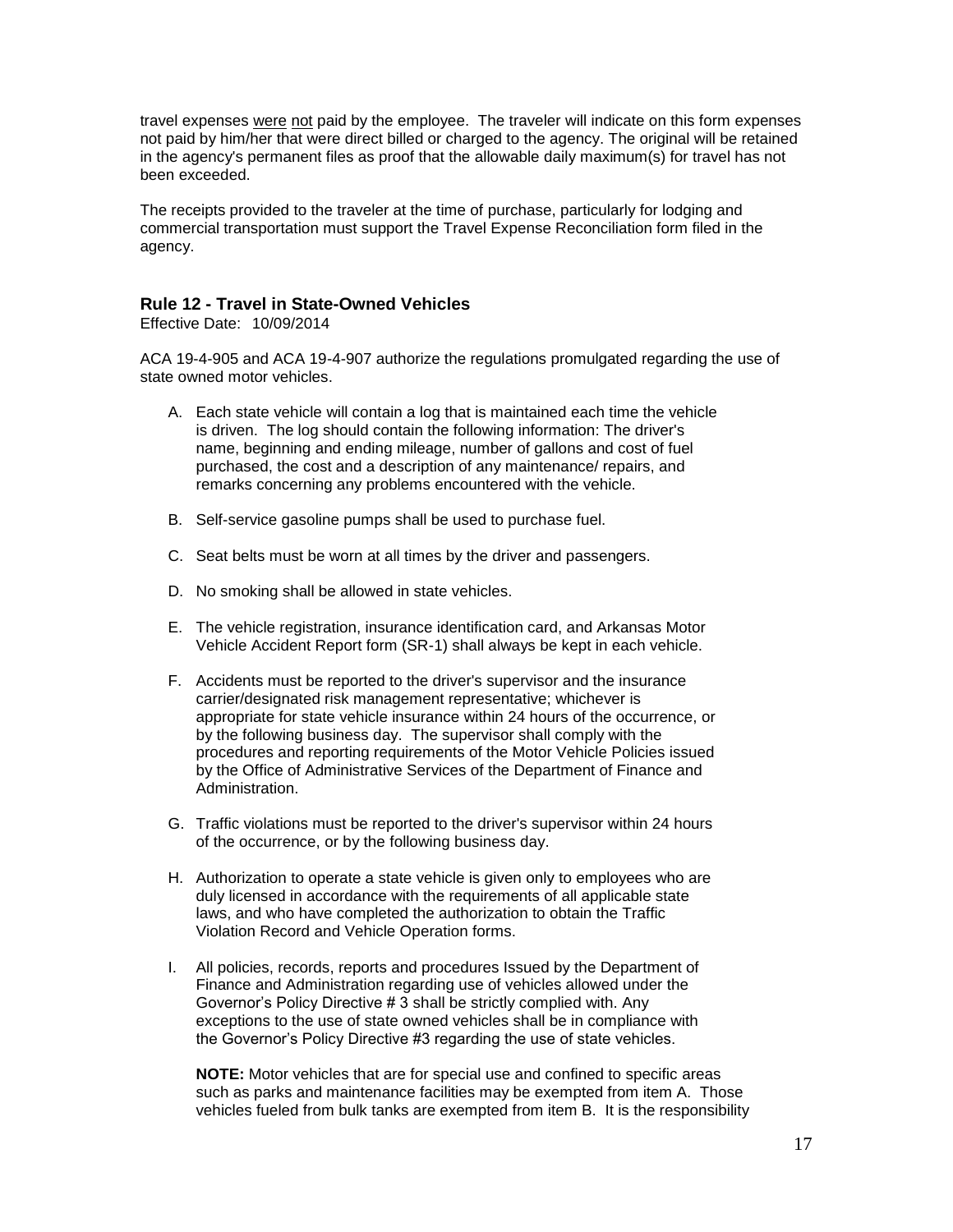of the head of the agency or institution to ensure that adequate records of use and service exist to account for the whereabouts and expenses of such vehicles.

#### <span id="page-17-0"></span>Taxable Use of State Vehicle

Personal use of a state vehicle is considered a taxable benefit. IRS Publication 15b details the various methods of determining the value of the benefit for tax reporting purposes. The valuation rules are different for elected officials, highly compensated employees and those employees not elected or highly compensated. The responsible administrative head shall ensure that the Payroll Unit of each agency, department, and institution performs proper reporting for taxable use of state-owned vehicles. <http://www.irs.gov/pub/irs-pdf/p15b.pdf>

State employees and officials who drive state-owned motor vehicles to commute from and to their residence, must compute the value of the benefit they receive and have the benefit added to their reportable salary for tax purposes. This calculation and remittance of payroll taxes must be done at least annually prior to December 31 each year. .

Elected officials are considered "Control Employees" and therefore must calculate the benefit of use of the state-owned vehicle using the Fair Market Value rule per IRS Publication 15b. The taxable benefit includes the lease value of the vehicle and the fuel purchased for that vehicle. The calculated benefit plus fuel cost will be reduced by the same rate for reimbursements to the State per ACA 19-4-903 (b) (2) (B), for tax reporting purposes. The calculation method and tables for computing the benefit may be found at: <http://www.irs.gov/pub/irs-pdf/p15b.pdf>

State employees whose compensation equals or exceeds the Federal Government Executive Level V compensation are considered a "Control Employee" and must also use the Fair Market Rule per IRS Publication 15b. The current salary level can be at: [http://www.opm.gov/oca/payrates/index.asp.](http://www.opm.gov/oca/payrates/index.asp)

State employees whose compensation is less than the Federal Government Executive Level V compensation will use the "Commuter Rule" for calculating their taxable benefit for the use of the State vehicle.

#### <span id="page-17-1"></span>Reimbursable Use of State Vehicle

Reimbursement for the Use of State-Owned or Leased Motor Vehicles for Transportation To and/or From an Employee's Residence is governed by ACA 19-4-903 (b) (3) (i) which states that "Any employee of the State of Arkansas who utilizes, but whose job does not require the state employee to utilize, a state-owned motor vehicle for transportation to or from his or her permanent residence from or to his or her official station on a daily basis shall reimburse the fund from which the operating expenses of the state-owned motor vehicle are paid at the same rate authorized by the state agency director of the agency employing the state employee for reimbursements for private automobile usage under subdivision (b) (2) (B) of this section." This includes any employee of a state agency, board, commission, department or state-supported institution of higher education. Use of all state-owned or state-leased motor vehicles shall be for official business use only.

The administrative head of each state agency, board, commission, department, and institution shall be responsible for determining which of their employees utilize a state-owned or stateleased motor vehicle for transportation to and/or from their permanent residence to their official place of duty when such use of a state vehicle is not a requirement of the employee's job A permanent record of such employees shall be established in each agency containing the following:

1. Name of the employees;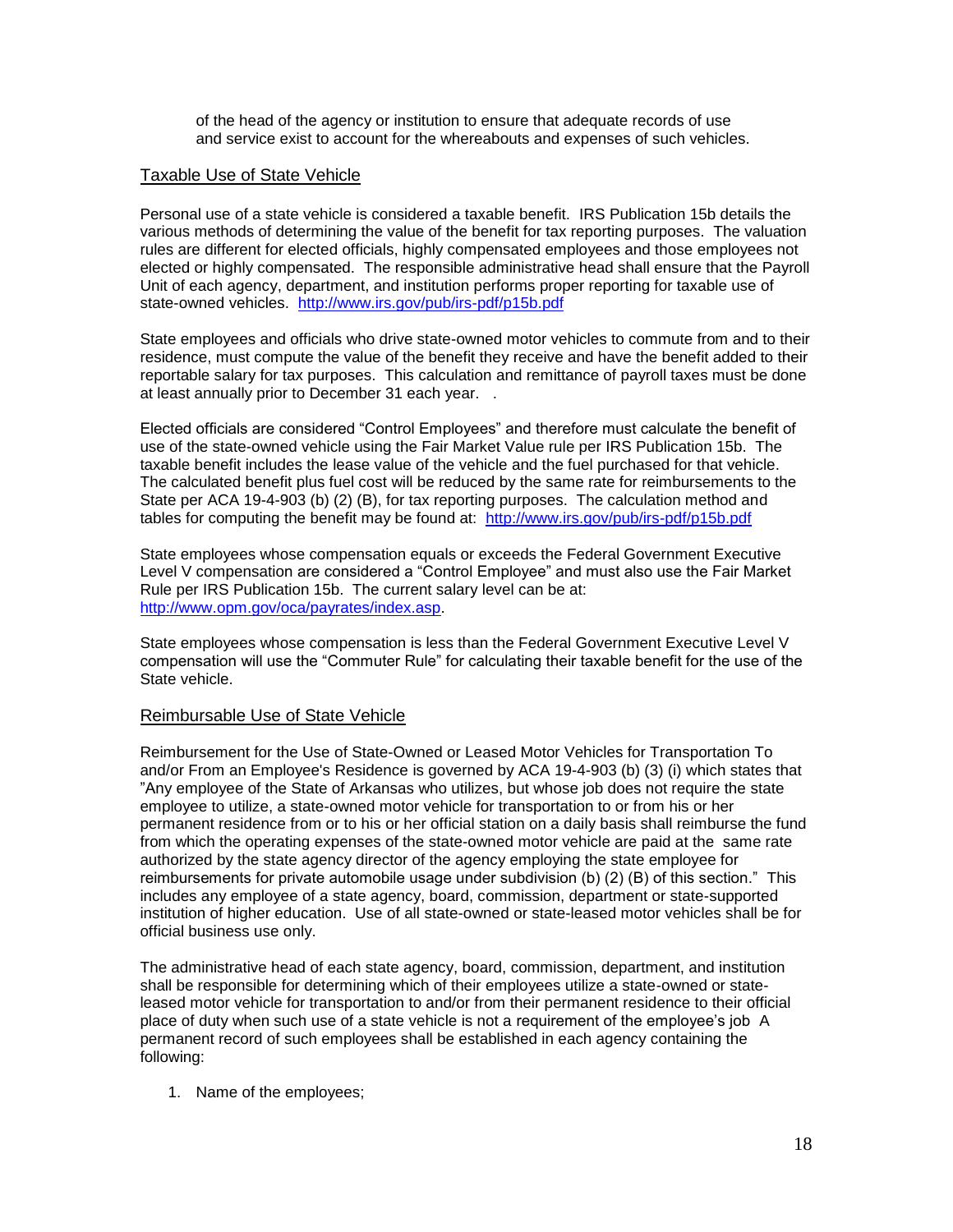- 2. Address of their permanent residence and official duty station;
- 3. Number of miles between their permanent residence and their official duty station;
- 4. The amount each employee will be required to reimburse the State at the current rate of reimbursement for private automobile usage on State business;
- 5. Amount billed to each employee;
- 6. Amount paid by each employee.

Each agency will establish a system of billing employees for reimbursements required and receipting for payments received from the employees. All reimbursements collected will be deposited promptly (at least monthly) to the general ledger account from which the operating expense of the particular motor vehicle is paid by the agency.

Each state agency, board, commission, department, and institution shall be responsible for maintaining records prescribed herein and copies of transactions concerning mileage reimbursement for audit purposes.

The Personal Mileage Reimbursement (MV-1) Form [\(Appendix D\)](#page-19-2) was created to assist agencies in the reporting of mileage reimbursement (monthly) for personal auto use on the MV-3 Form. The MV-1 Form can be used by the agency for the purpose of tracking and collecting reimbursements.

## <span id="page-18-0"></span>**Rule 13 - Regulation Updates and Distribution**

Effective Date: 11/01/2011

Travel regulations will be updated as necessary under the authority of the Chief Fiscal Officer of the State. The Department of Finance and Administration, Office of Accounting will prepare all updates and distribute the updates to the regulations via e-mail distribution notification to state agencies and institutions.

The purpose of the appendices is to provide pertinent information that is subject to frequent change, such as forms, mileage/hotel reimbursement rates and website addresses.

The regulations will be placed on [the Department of Finance and Administration official web site](http://www.state.ar.us/dfa) <http://www.dfa.arkansas.gov/Pages/default.aspx> but shall also be made available in hard copy form upon request. Request for changes and comments regarding regulations may be emailed to the Administrator, Office of Accounting at: <mailto:acctuser@dfa.arkansas.gov>